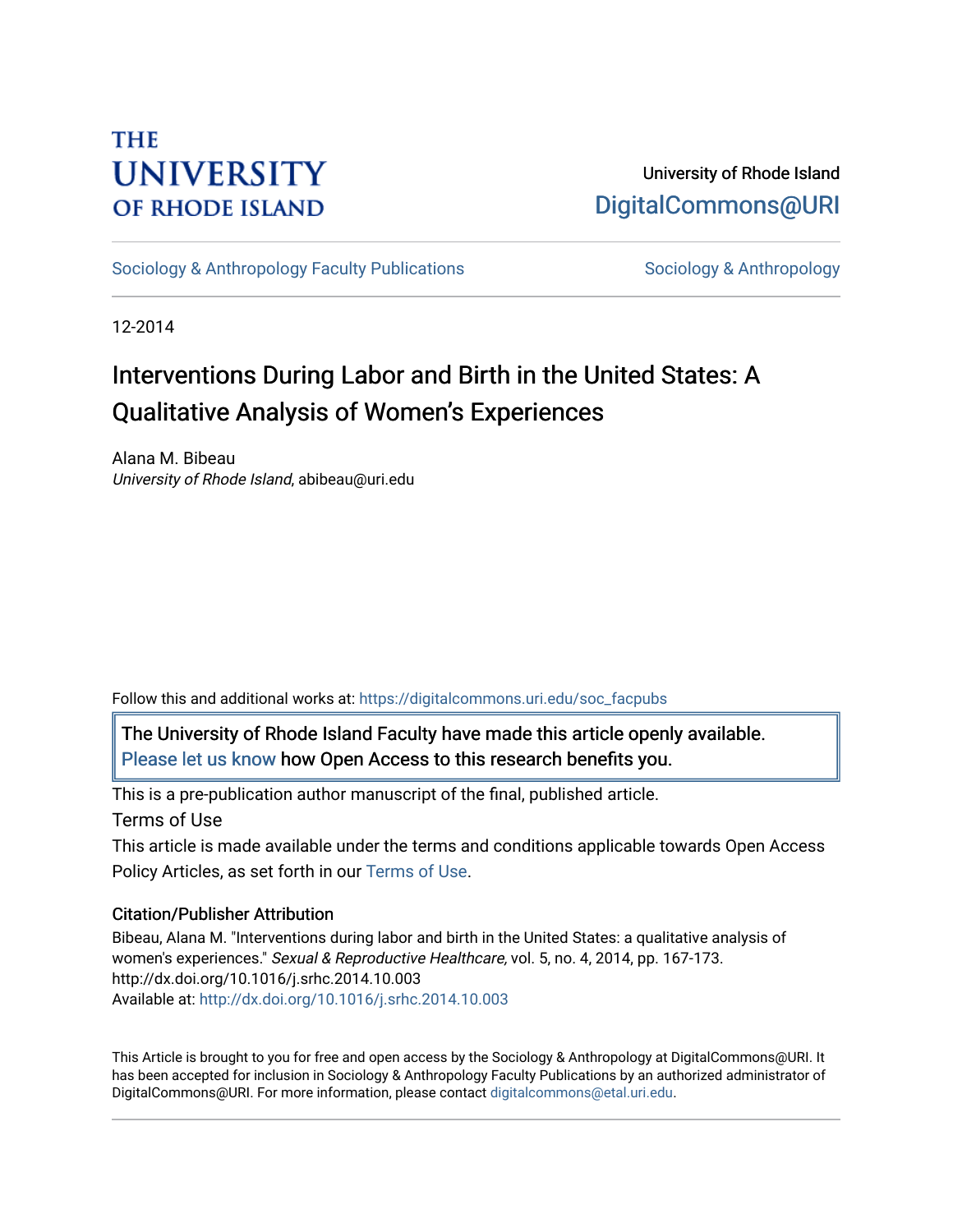Interventions During Labor and Birth in the United States:

A Qualitative Analysis of Women's Experiences

Alana M. Bibeau, Ph.D. Department of Sociology University of Virginia Randall Hall 101 130 Ruppel Drive P.O. Box 400766 Charlottesville, VA 22904\*

<sup>\*</sup> Permanent Address: Department of Sociology & Anthropology, University of Rhode Island, 507 Chafee Building, 10 Chafee Road Kingston, RI 02881. Email address: abibeau@mail.uri.edu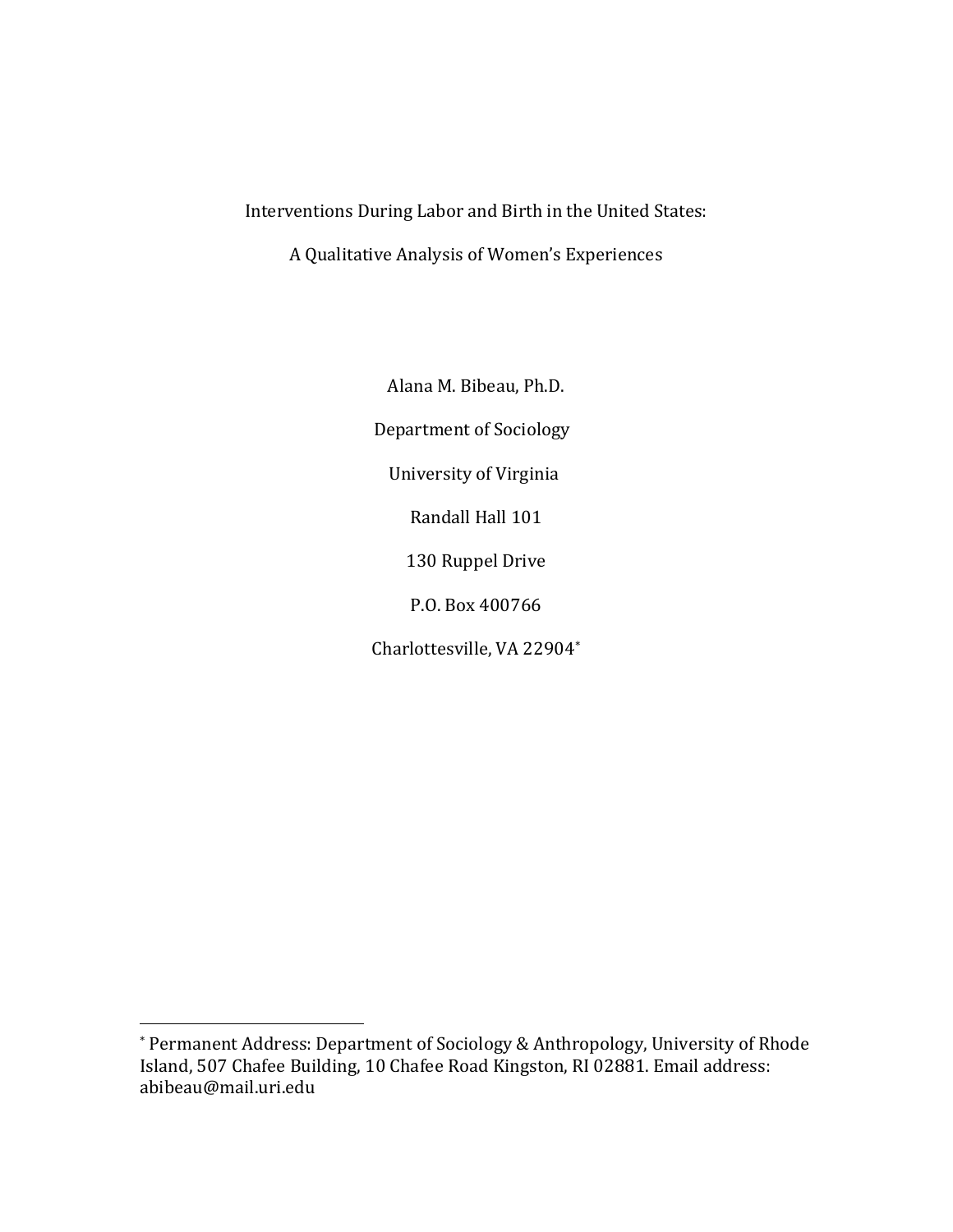### **Abstract**

*Objective:* To explore and describe hospital-birthing women's understandings of and experiences with interventions during labor and birth.

*Methods:* Qualitative data was collected as part of a larger ethnographic study of childbirth in the United States. The *grounded theory* method was employed to analyze interviews with 59 women from three states who had recently given birth in hospitals with physicians or certified nurse-midwives in attendance. *Results:* Four themes emerged from the data. The themes *safety/risk* and *provider match*, described women's expectations regarding intervention and their interactions with providers. A third theme addressed how women experienced interventions and their perceptions of *control over decision-making*. A final theme characterized women's *satisfaction* with maternity care.

*Conclusions:* Women who received interventions expressed varying levels of comfort or apprehension associated with both expectations of maternity care and provider match. Women whose expectations matched those of the provider reported more positive experiences. Regardless of provider match, women expressed ambivalence about the use of interventions and confusion over their appropriate place. Women's ability to make sense of interventions was related to how well they navigated a complicated and bureaucratic maternity system. Increasing attention needs to be paid to the impact of these factors on women's perceptions of care during pregnancy and childbirth. 

**Key Words**: Intervention, Pregnancy, Birth, Qualitative Research, United States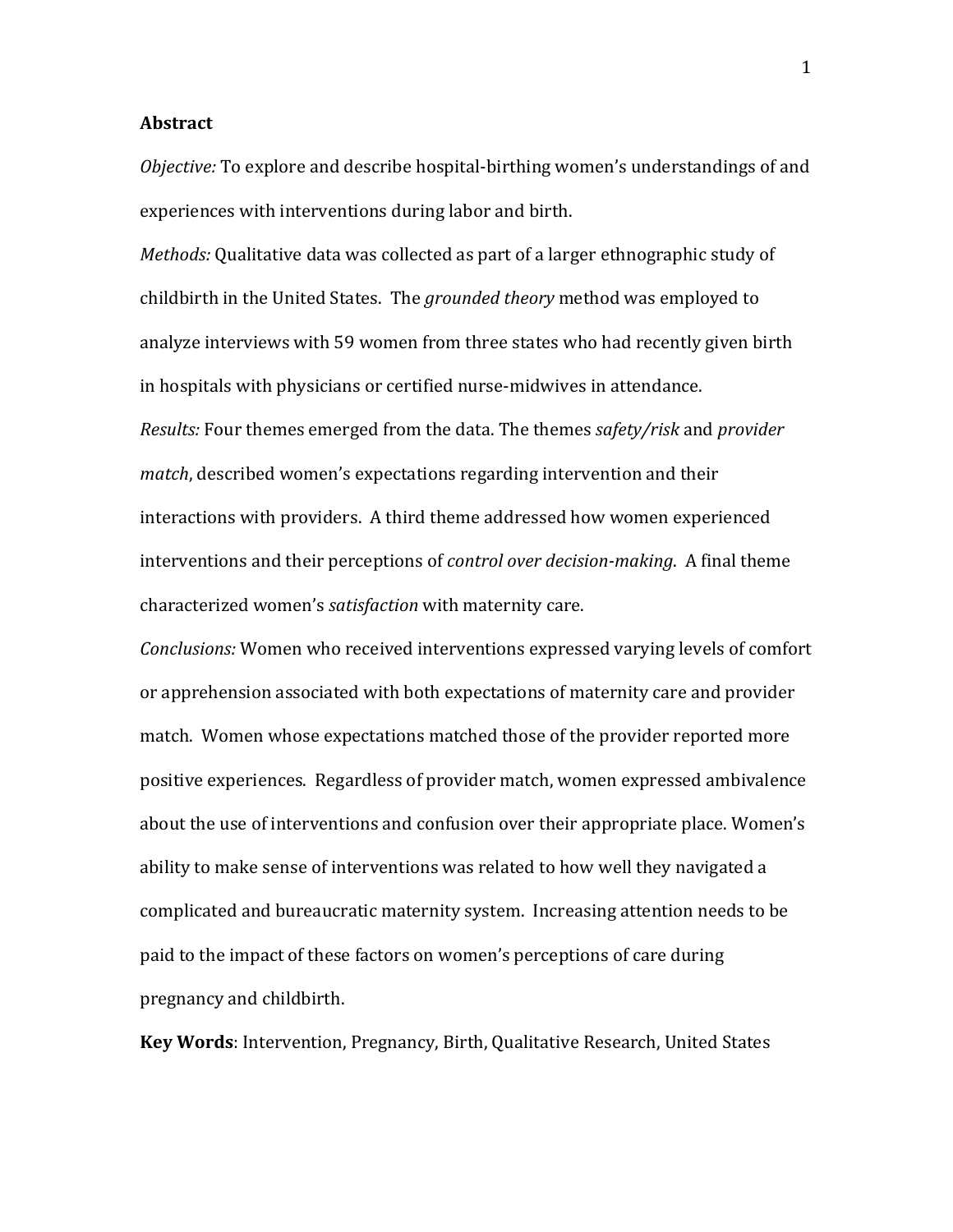## **Introduction**

Recent data from the World Health Organization shows American women are more likely to die in childbirth than they were two decades ago, making the U.S. one of only eight countries in the world where the risks from childbirth have risen in the past generation [1]. Despite advancements in prenatal care, access to medical technology, and frequent intervention in the labor process, the 2013 cesarean birth rate remained steady at 32.8%, representing a nearly 60% increase between 1996 and 2009 with no decrease in rates of maternal or neonatal morbidity or mortality [2]. 

In a February 2014 consensus statement, the American College of Obstetricians and Gynecologists and the Society for Maternal-Fetal Health urged maternity care providers to reduce the primary cesarean birth rate, in part by utilizing more effective, low-risk tools to improve birth outcomes and by reducing unnecessary interventions [3]. Results from the *Listening to Mothers III* survey show that women giving birth in the U.S. routinely experience induction, augmentation, episiotomy, epidural or spinal analgesia, or other interventions during labor and childbirth - procedures that are inconsistent with best evidence and may increase the likelihood of cesarean birth [4]. Women also report troubling interactions with care providers, including pressure to agree to interventions they do not fully understand, and vastly underutilize low-risk options during pregnancy and childbirth such as seeking out midwifery care or the continuous labor support provided by doulas  $[3,4,5]$ .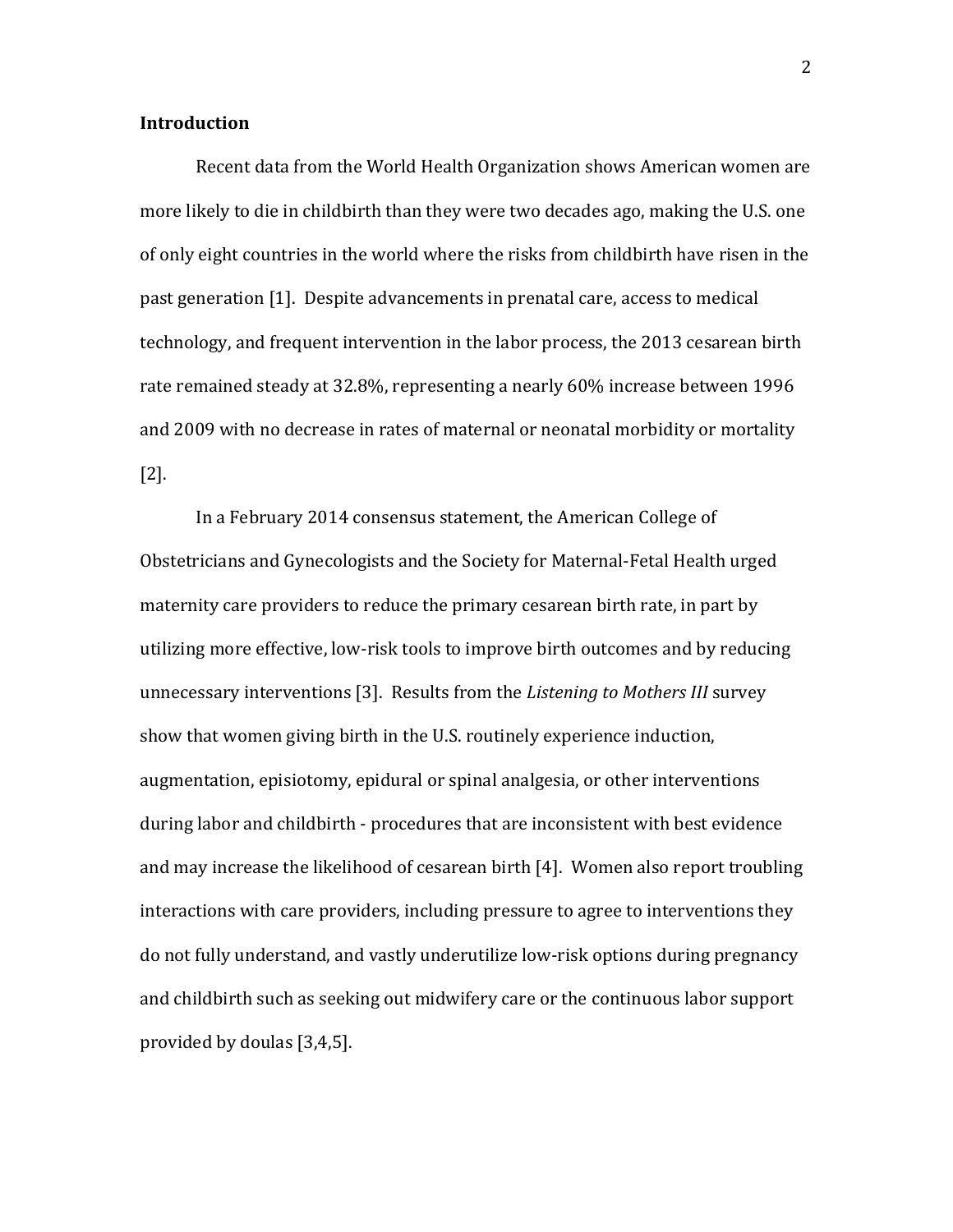Survey data indicate that American women prefer minimal intervention in the birth process, but seldom experience this within the confines of a maternity care system that fails to promote evidence-based care. Despite this gap between preference and practice, the majority of American women indicate they have complete trust in their care providers, with 80% of women rating their care providers as "very trustworthy" or "completely trustworthy," a contradiction that is as pervasive as it is puzzling  $[4]$ .

Studies in the U.S. [5-8] have explored the changing culture of American medicine and its impact on clinical practice for pregnant women and their care providers. Research demonstrates that high rates of Cesarean birth are tied to a medical culture that avoids risk and embraces predictability with the goal of perfect babies [5,6]. This discomfort with uncertainty and emphasis on the minimization of risk means that most hospitals are not set up to accommodate normal physiologic birth [7,8]. Additionally, research has found that malpractice premiums were positively associated with rates of cesarean section and primary cesarean section, and negatively associated with VBAC rates, making litigation a powerful force shaping U.S. maternity care [9].

International studies [10-12] have reported on the significance of women's beliefs about birth in shaping their experiences. Women with negative beliefs saw interventions as a way to manage what they perceived to be a frightening and painful ordeal, while women with positive beliefs often viewed interventions critically [10]. These studies also provide evidence that fear of labor and birth is a significant factor affecting women's use of interventions, but one that can be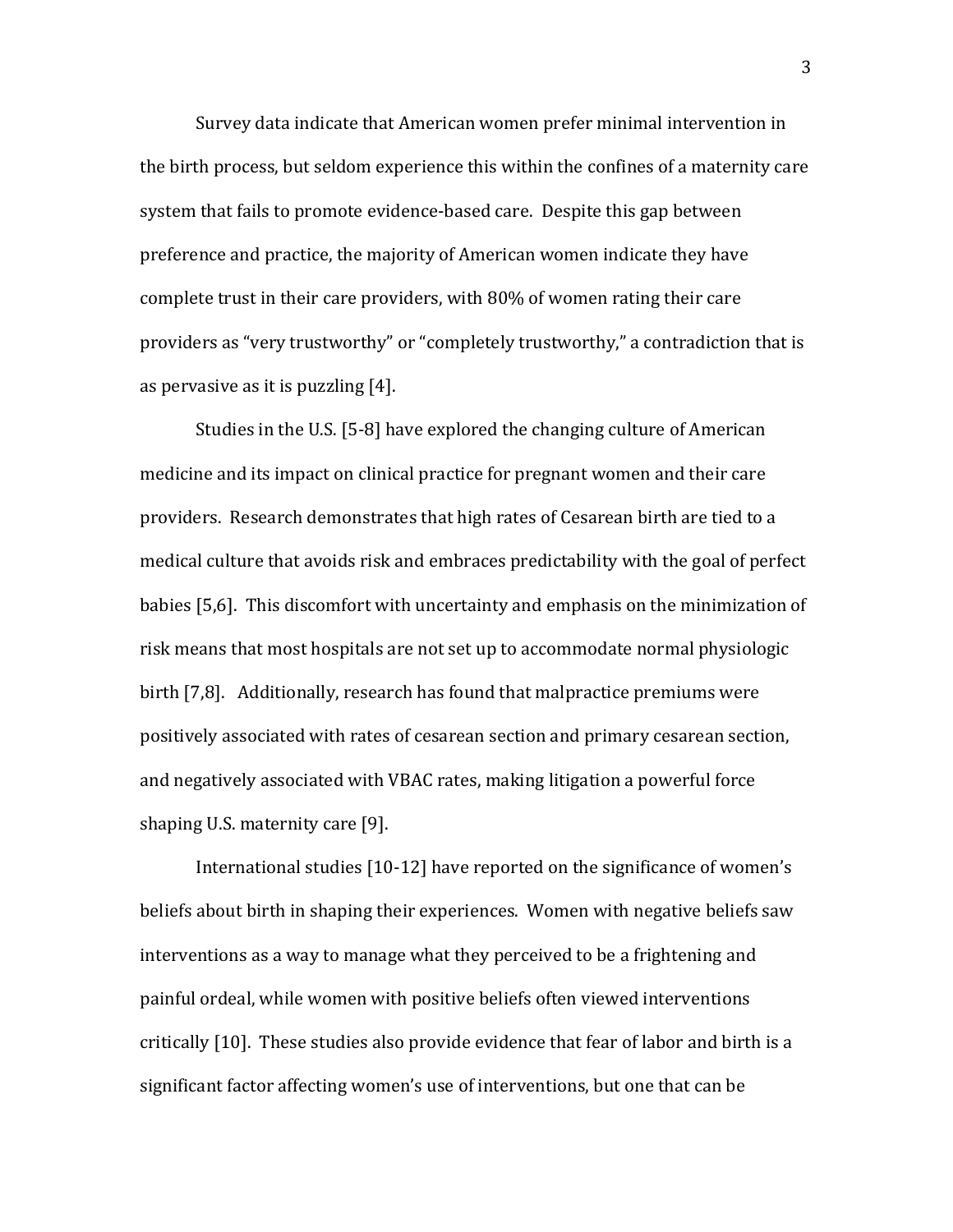mediated through positive interactions with care providers [11]. Less is qualitatively known about how American women understand and experience interventions, or what factors effect their perceptions, making this population ripe for further qualitative investigation.

Changes in how women give birth in the U.S. today are not simply medical, but structural – brought about by enormous social, economic, legal, and political changes that have taken place over the last century. There is a long tradition in both the medical and sociological literatures conceptualizing the changes introduced by what scholars have identified as the "risk society"  $[13-16]$ . While in the medical view, risk is understood as an inevitable, objective reality that can be calculated and managed – the proverbial disaster waiting to happen - for sociologists, the individualization of risk is characterized by a loss of tradition and trust and by institutional instability  $[13,14,17]$ . In such a society we have become "disembedded" from tradition and compelled to make decisions and manage risks, untethered [13].

While some researchers have argued that the medicalization of pregnancy and birth compel women to participate in a technological imperative they do not fully understand  $[18, 19]$ , others have argued that pregnancies in the risk society have developed into "planning projects" requiring an inordinate amount of attention and work on the part of pregnant women  $[20, 21]$ . In teasing out some of the ways that women reflexively negotiate intervention use in the risk society, the research presented here builds upon these findings and reveals that while the rhetoric of safety, choice and control dominates mothers' understandings of pregnancy and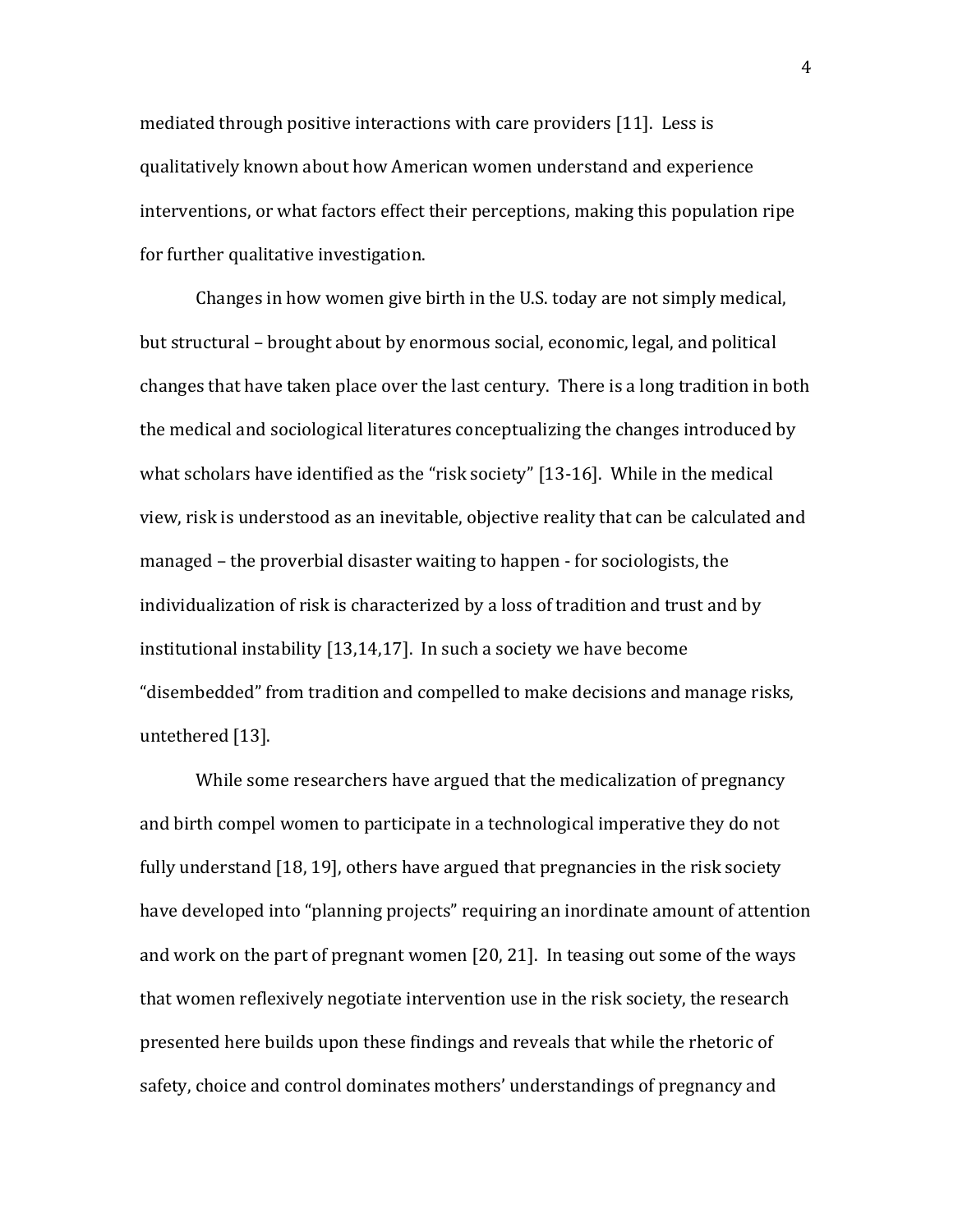birth, almost all respondents expressed deep anxiety about the place of interventions and indicated ambivalence about the extent to which technology has come to dominate the birth process.

These findings contribute to the existing literature by unpacking some of the ways the U.S. maternity care system and attendant perception of risk shape how women make decisions about pregnancy and birth – what they consent to and why, as well as the nature of their consent. Pregnant women in the risk society understand that they are expected, as autonomous beings, to make the right calculations, but they are also deeply afraid of making the wrong ones.

### **Methods**

Qualitative, in-depth interviews were conducted with 59 women in the three U.S. states of Rhode Island, Virginia, and Washington who had given birth in hospitals with licensed care providers in attendance (Table 1). Additional data were collected from women who gave birth at home and in freestanding birth centers as part of a larger ethnographic project; separate manuscripts detailing those findings are in preparation. Maximum-variation sampling of states was used in an effort to be more representative of the U.S. population as a whole. Instead of seeking representativeness through equal probability, such a sample includes a range of extremes. The three states selected were geographically diverse and represented three different positions on the continuum of legal climates for birth in the U.S.

Washington has one of the highest rates of out-of-hospital births in the U.S., has been licensing non-nurse midwives since the 1980s, and both public and private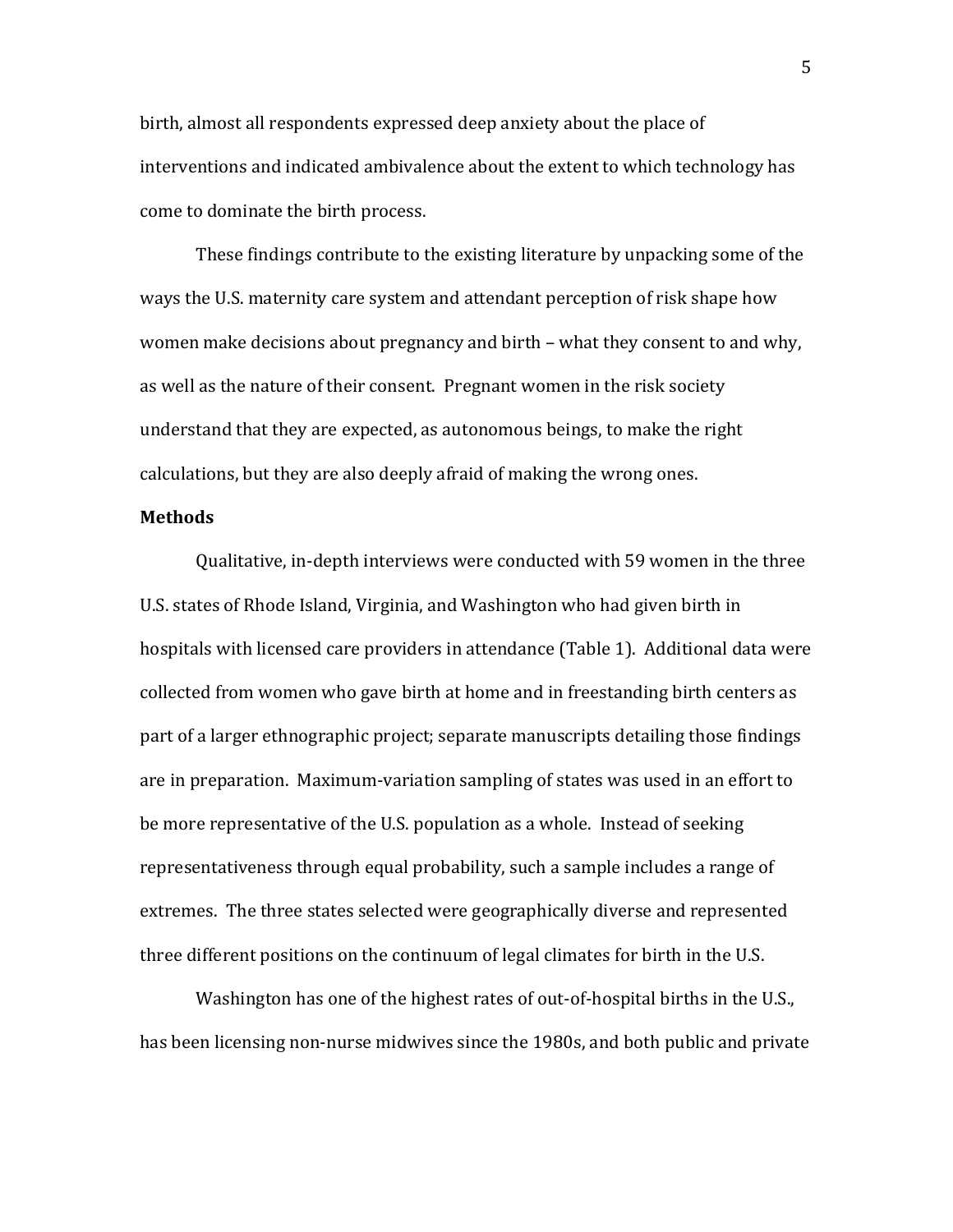# **Table 1**

Demographic characteristics of sample.

| Characteristic          | <b>Number</b> | Percent |
|-------------------------|---------------|---------|
| <b>State</b>            |               |         |
| Rhode Island            | 25            | 42.37   |
| Virginia                | 24            | 40.68   |
| Washington              | 10            | 16.95   |
| Race/Ethnicity          |               |         |
| White                   | 44            | 74.58   |
| <b>Black</b>            | 5             | 8.48    |
| Asian/Pacific Islander  | 7             | 11.86   |
| Hispanic                | 3             | 5.08    |
| <b>SES</b>              |               |         |
| Middle or Upper-Middle  | 40            | 67.8    |
| Lower-Middle or Working | 18            | 30.51   |
| <b>Working Poor</b>     | $\mathbf{1}$  | 1.69    |
| <b>Parity</b>           |               |         |
| Primiparous             | 44            | 72.89   |
| Multiparous             | 16            | 27.11   |
| <b>Birth Attendant</b>  |               |         |
| Physician               | 49            | 83.05   |
| Certified Nurse-Midwife | 10            | 16.95   |

insurance programs cover the cost of births regardless of setting. In addition to

hospitals and homes, there are hospital-affiliated and freestanding birth centers

throughout the state.

 

Rhode Island has one of the strictest and most prohibitive laws in the

country, recognizing only physicians and nurse-midwives as birth attendants.<sup>†</sup>

While home birth is not illegal, there were no care providers attending home births

<sup>&</sup>lt;sup>†</sup> Rhode Island also recognizes Certified Midwives (CMs), health professionals who receive formal midwifery training and certify through the American Midwifery Certification Board, the governing body for nurse-midwives. There are currently no practicing CMs in the state.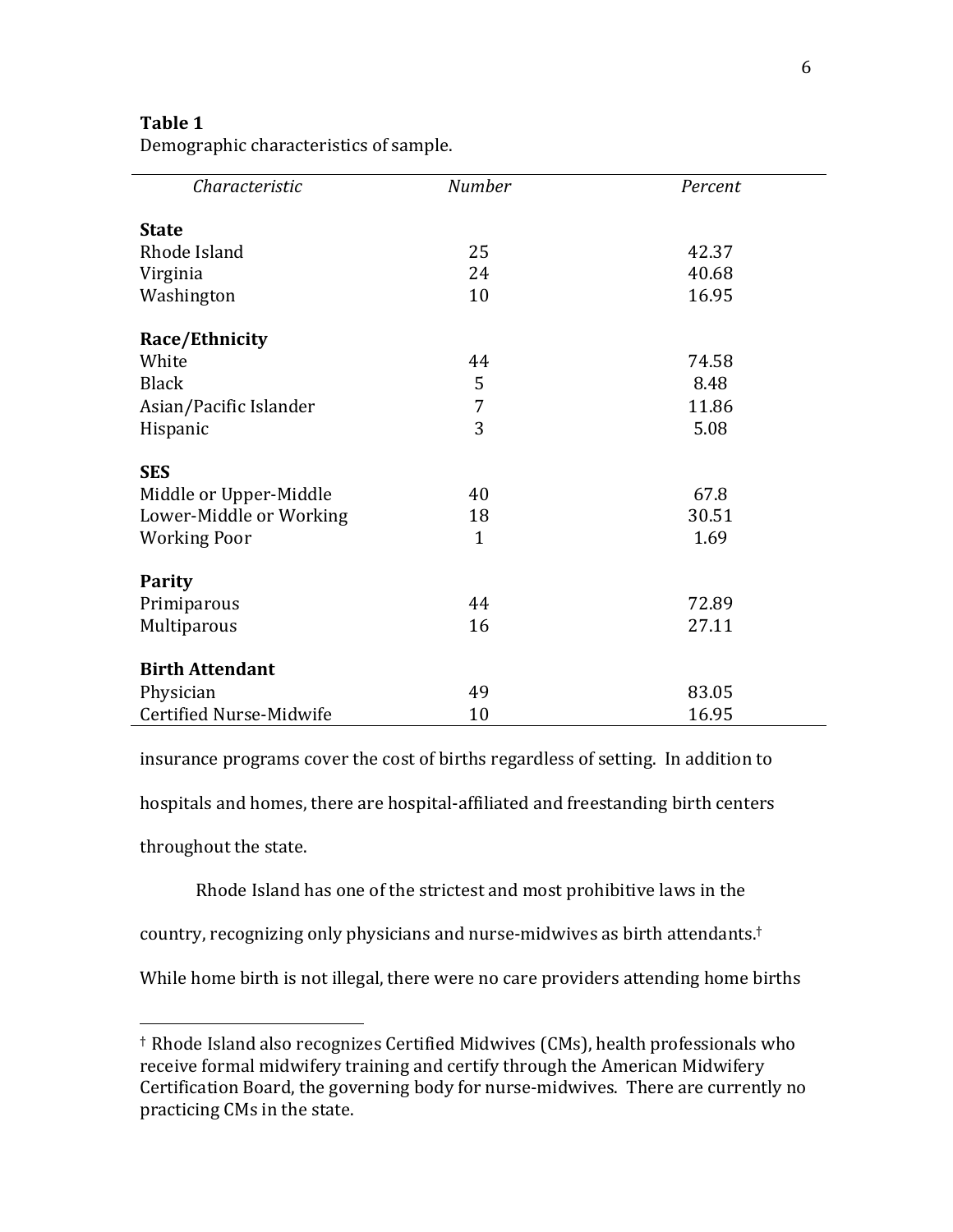during the period of time in which data were collected. There are no freestanding birth centers, so the default option for most women is birth in the universityaffiliated maternity hospital or in one of the smaller, community hospitals. Those women who choose home births have long relied on the services of midwives from the neighboring states of Massachusetts and Connecticut who "cross the border" to attend these births.

Virginia's legal climate falls somewhere in the middle of the continuum. Virginia began licensing non-nurse midwives in 2005; before this time, non-nurse midwives who attended births were practicing illegally, though there was an active underground home birth movement prior to the passage of this legislation. Freestanding birth centers exist in some of the more highly populated areas of the state, though the majority of women continue to give birth in hospitals.

Approval for the project was granted through the Institutional Review Board at the University of Virginia and written informed consent was obtained from all participants before beginning interviews. The consent form provided participants with information about the purpose of the research, time commitment involved, risks and benefits to participating in the study, and their right to withdraw at any time. 

Face-to-face, semi-structured interviews consisted of several broad, openended questions designed to encourage and support participants' reflections while simultaneously maximizing their control over participation in the study. Respondents focused on sharing their birth stories - beginning with finding out they were pregnant, moving through birth, and concluding with the postpartum period -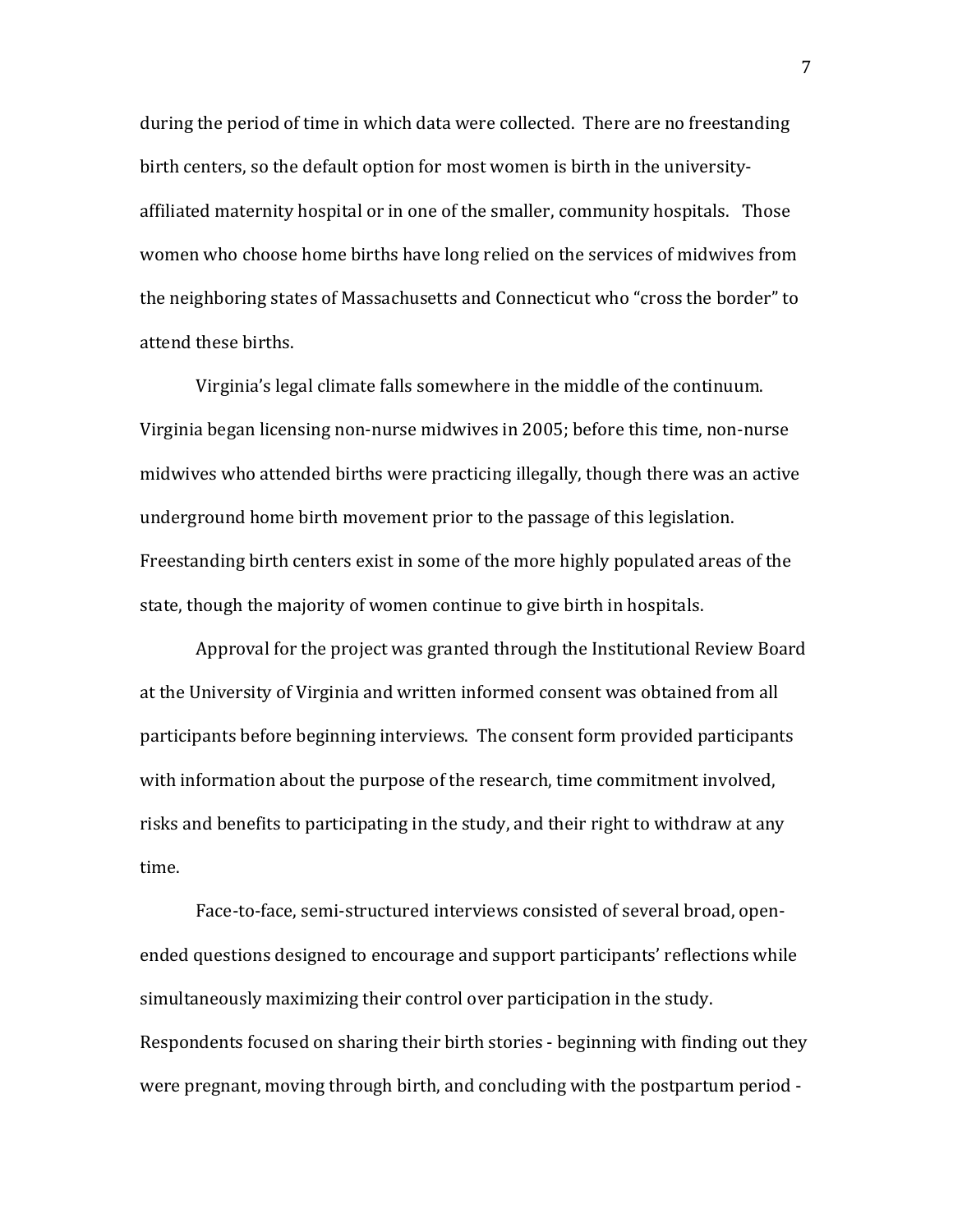and brought up issues that were salient to them. Even though the interviews were conversational, the researcher was particularly interested in how women managed the cultural work of pregnancy and birth. Specific questions that always came up included, "On what basis did you select your care provider?" "Did you have any tests during pregnancy?" "Did you do any preparation for birth?" and "What did you do when labor started?"

The respondents were selected using a snowball sample method, relying on referrals from initial contacts to generate additional subjects. When soliciting referrals, participants were encouraged to consider family members, friends, and co-workers and referrals were limited to three from each participant. To maximize variation, additional participants were recruited from a number of public sources, including hospital bulletin boards, birth center newsletters, coffee shops, church bulletins, libraries, new mother support groups, and hospital-sponsored and private childbirth education classes.

The semi-structured, in-depth interviews lasted an average of two hours. Interviews were digitally recorded, transcribed, coded, and analyzed using the grounded theory method originally developed by Glaser and Strauss [22, 23]. Information was stored on a personal computer and password protected. No names were attached to sources of information and pseudonyms were used. Once saturation was reached, the interviews were transcribed and the data were analyzed. 

A preliminary review of the transcriptions was conducted and an attempt was made to engage in conceptual ordering of the data into categories through the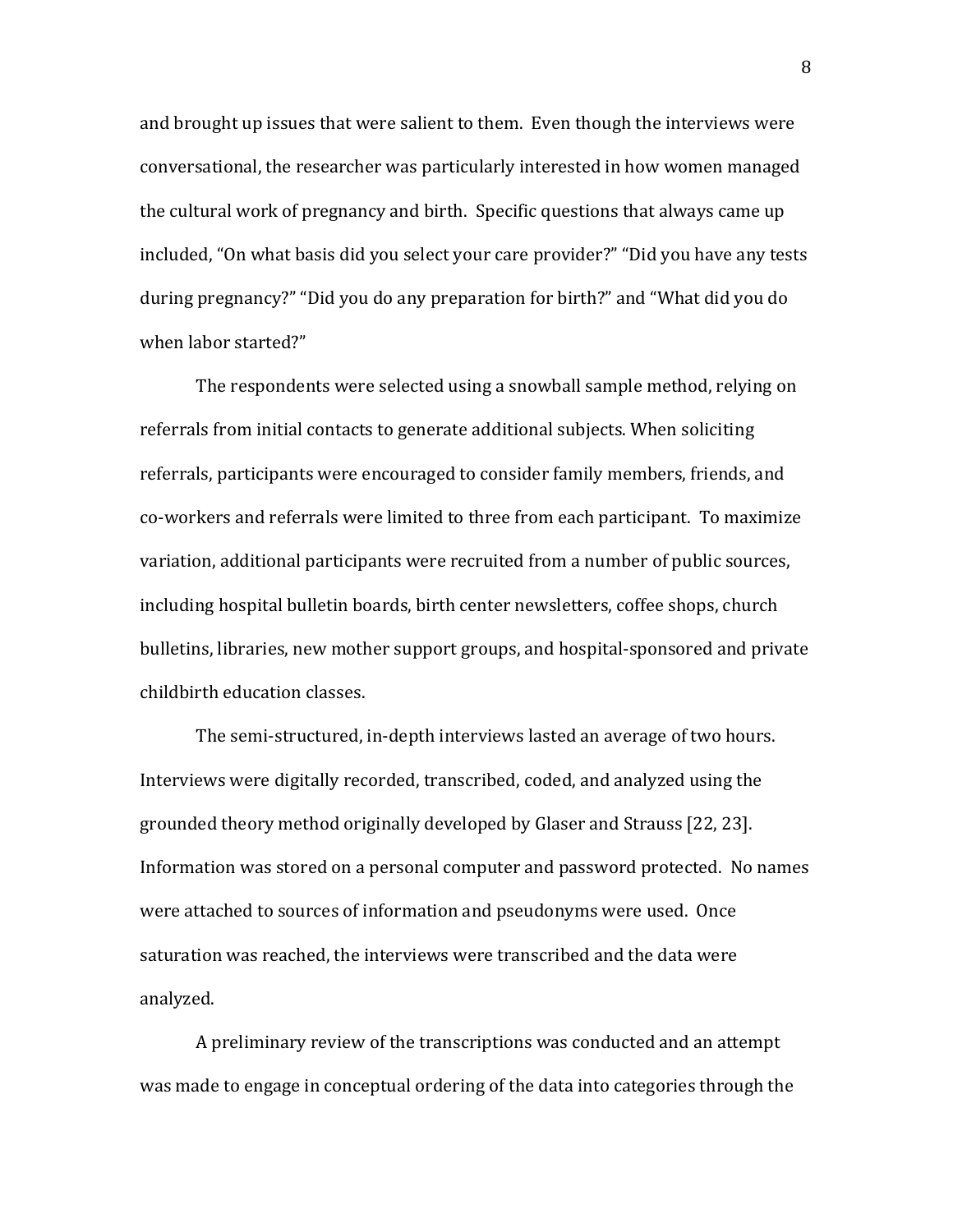use of microanalysis  $[22]$ . This close reading of the transcriptions assisted the researcher in generating preliminary categories and suggested potential connections and relationships among the categories that emerged from the data [22]. Microanalysis of the transcribed interviews involved the actual data collected from the participants (i.e., their interpretations of their experiences), as well as the researcher's own observations and interpretations of these events and experiences in an effort to illuminate various properties and dimensions of the data. The next step in the analytic process was memoing, a process of elaborating on the coding categories that emerged from a close reading of the data [24].

### **Results**

Of the 59 participants,  $81\%$  (n=48) experienced at least one intervention during labor and birth and  $67\%$  (n=40) experienced more than three. The most common types of interventions reported by women during in-depth interviews were, in order of frequency: continuous electronic fetal monitoring, IV, epidural anesthesia, artificial rupture of membranes, induction or augmentation of labor with synthetic oxytocin, episiotomy, and vacuum/forceps delivery. Eighteen women in the sample experienced Cesarean birth (Table 2).

Four major themes were identified from the analysis: (1) safety and the minimization of risk (2) the overall "match" between the participant's expectations of intervention and the provider's use of interventions during labor; (3) control over decision-making regarding intervention use; and (4) satisfaction with maternity care. These themes will be discussed in terms of women's perceptions, reactions, and preferences regarding intervention.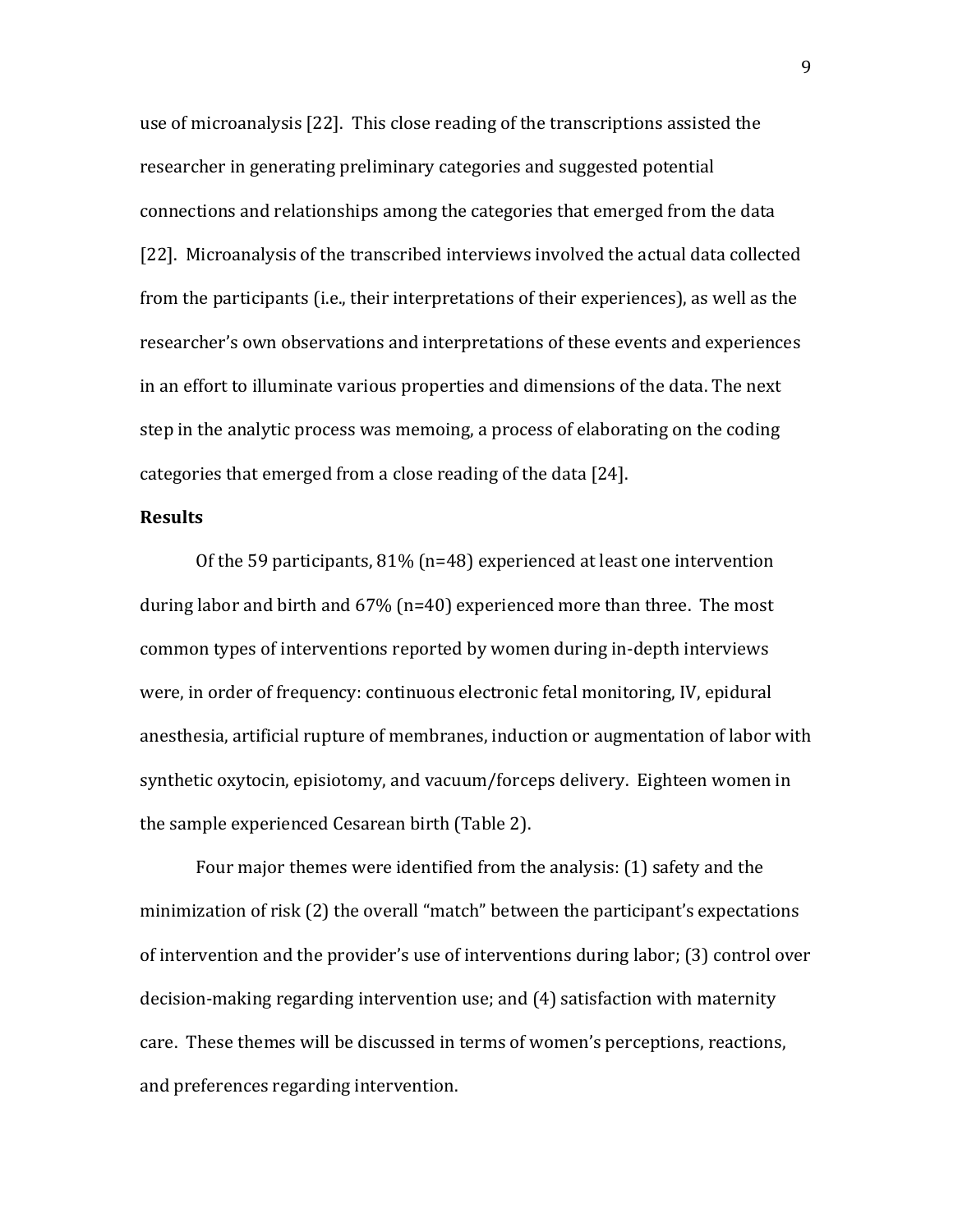# **Table 2**

Frequency of intervention.

| <b>Most Frequent</b><br><i>Interventions</i> | <b>Total</b> | Percent |
|----------------------------------------------|--------------|---------|
| <b>Continuous EFM</b>                        | 52           | 88.14   |
| IV                                           | 51           | 86.44   |
| Epidural anesthesia                          | 50           | 84.75   |
| <b>AROM</b>                                  | 44           | 74.58   |
| Synthetic Oxytocin                           | 37           | 62.71   |
| Episiotomy                                   | 21           | 35.59   |
| Cesarean                                     | 18           | 30.51   |
| Vacuum/forceps                               | 6            | 10.17   |

# *Safety versus risk*

In every interview, the *safety* of hospitals was mentioned, suggesting the centrality of this concept in the construction of meaning surrounding birth. Even when they were vague about their definitions of the concept of safety, respondents were very quickly able to respond to questions about birth setting. Examples of these responses included:

"I wanted the stability and the safety net that you have in a hospital. You know that there's medical equipment there if it's needed." [Lilly]

"Giving birth is too much of a traumatic experience. You obviously want to be safe. You want to have that medical intervention there if it is necessary." [Bethany]

"Birth happens in hospitals. It's just safer... it's an institution. And you hope they're medical professionals that know what they are doing." [Katrina]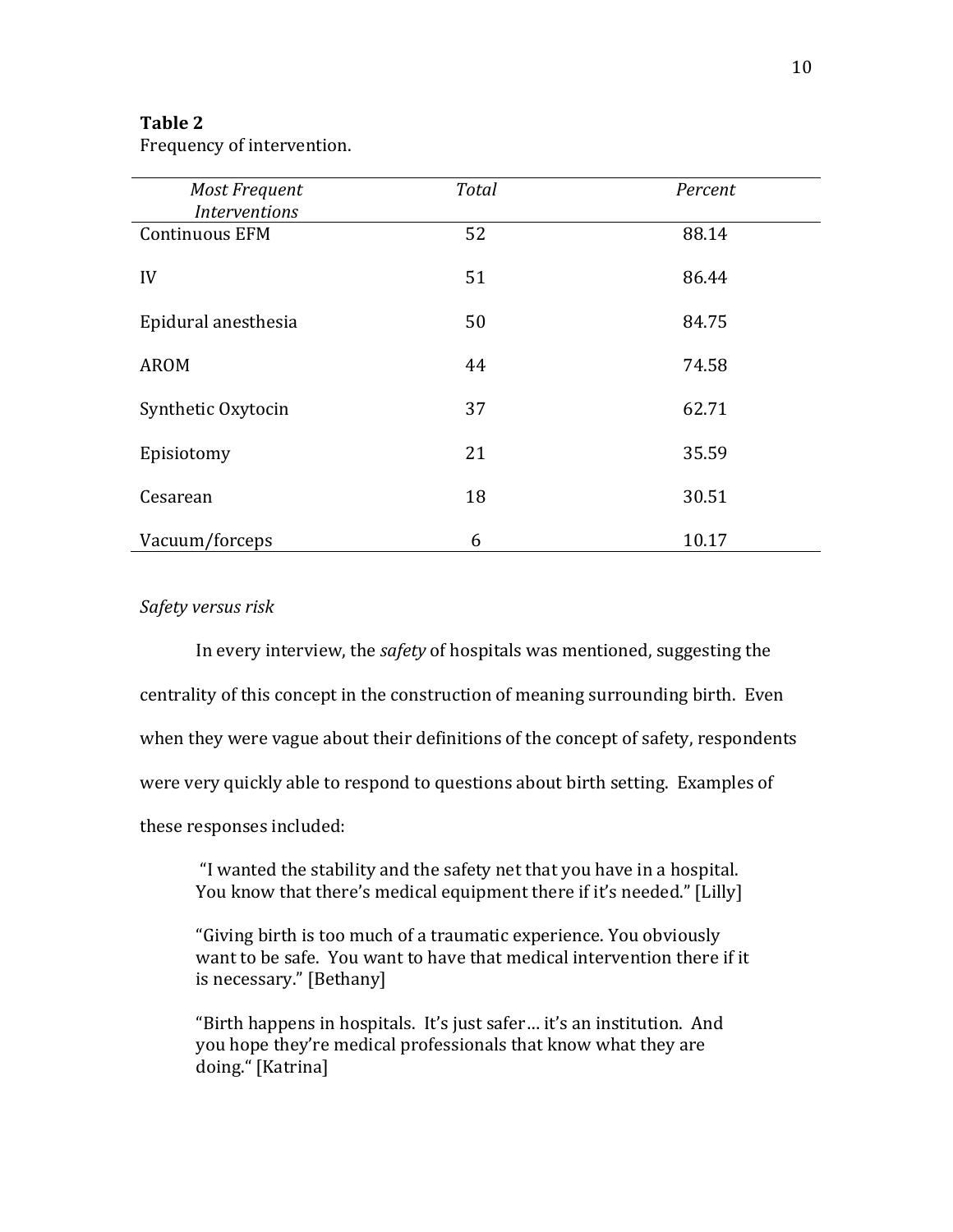The argument that hospitals are the safest place to be and that physicians are the experts in whom pregnant women place their trust is one that was heard repeatedly. Respondents consistently reported "doing whatever the [birth] attendant] wanted" to ensure the safety of their unborn child.

Because safety played such a central role in their descriptions of childbirth, participants were asked to elaborate on what exactly *safety* meant to them. They described three things when prompted to deepen their responses: (1) the *risks* they perceived were inherent in the birth process;  $(2)$  the need to be prepared for the inevitability of these risks; and (3) the need to do everything possible to minimize them. For 83% of participants ( $n = 49$ ) this included the possibility of interventions.

"The risk of something going wrong is really high. And so you need to recognize for yourself, 'Having a baby is not something that I can safely do without medical intervention."" [Kat]

"I felt better being able to look at the monitor, hearing how dilated I was, knowing the contractions were working. But it's just the way it is, just to be on the safe side, just in case anything bad happens and to make sure you're doing everything you can to prevent that." [Heidi]

"You kind of have a gauge of what your threshold is for certain risks and then you think about who and what can minimize them." [Stacey]

While at first glance these respondents seem to focus on the *medical* risks involved in giving birth, a deeper analysis reveals that they are actually describing the individualization of risk – and the extent to which they view *themselves* as responsible for recognizing risk and doing "everything [they] can" to eliminate it. This more nuanced analysis tells a different story, where women themselves bear the responsibility for assuming and understanding the risks involved in giving birth and are obligated to act. While being in a hospital and following "doctor's orders"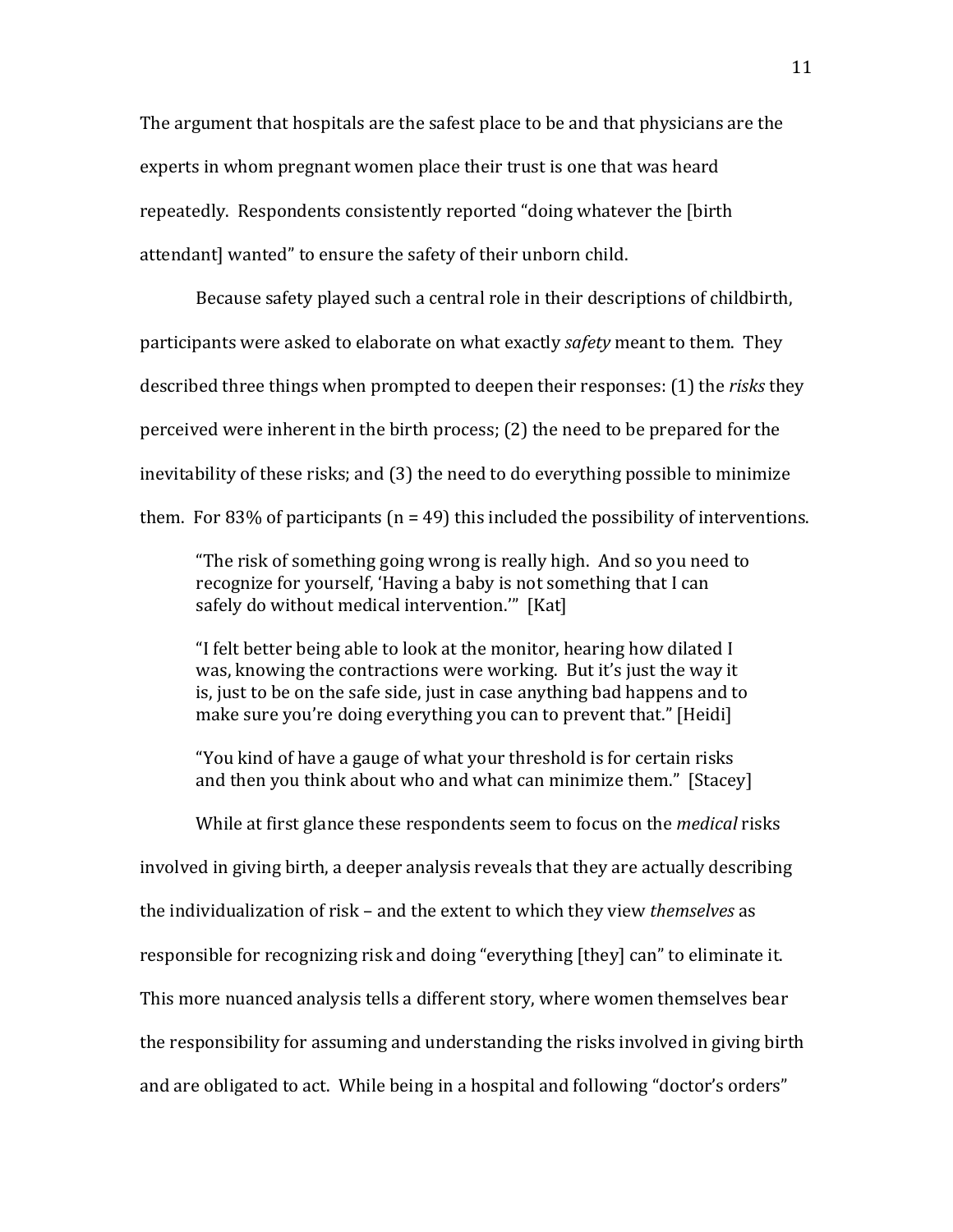are seen as critical to minimizing risk, hospitals and care providers are better understood as tools pregnant women utilize in their efforts to manage risk.

### *Provider match*

A second theme that emerged from the data was the overall "match" between the participant's expectations regarding intervention use and her care provider's approach to managing the labor process. When women expected medical interventions and their care provider intervened, there was a general sense of reassurance. The same was true for women who wanted to avoid intervention, when they felt that their care providers took a more hands-off approach. Some women believed that interventions increased their risks and sought midwifery care as a way to avoid them. Nearly  $65\%$  (n=38) believed their provider's approach to managing labor and birth matched their expectations.

"I was completely confident in my doctor. My  $[obsterics\,practic]$ had six different [doctors] there, and I liked all of them, they were very good. At one point [her obstetrician] said, 'I'd like to use a vacuum, we need to get this baby moving along and it's stuck right now. This is just for repositioning, it's not high pressure.' Well he did, he used the vacuum. And [the baby] was healthy and so I'm just really relieved that I had such good care." [Kathleen]

"The best of all possible worlds was having a midwife at the  $\lim$ hospital] birth center. I trusted that she knew my wishes and was going to respect the integrity of the birth. I don't think that would have been true with the OB [who attended her first birth] because it just wasn't a good fit." [Anna]

While some mothers expressed comfort in knowing they and their care providers

were on the same page, almost  $36\%$  of participants (n=21) reported feeling

"disconnected" and expressed confusion or disappointment when their expectations

for birth did not align with the way their care providers practiced.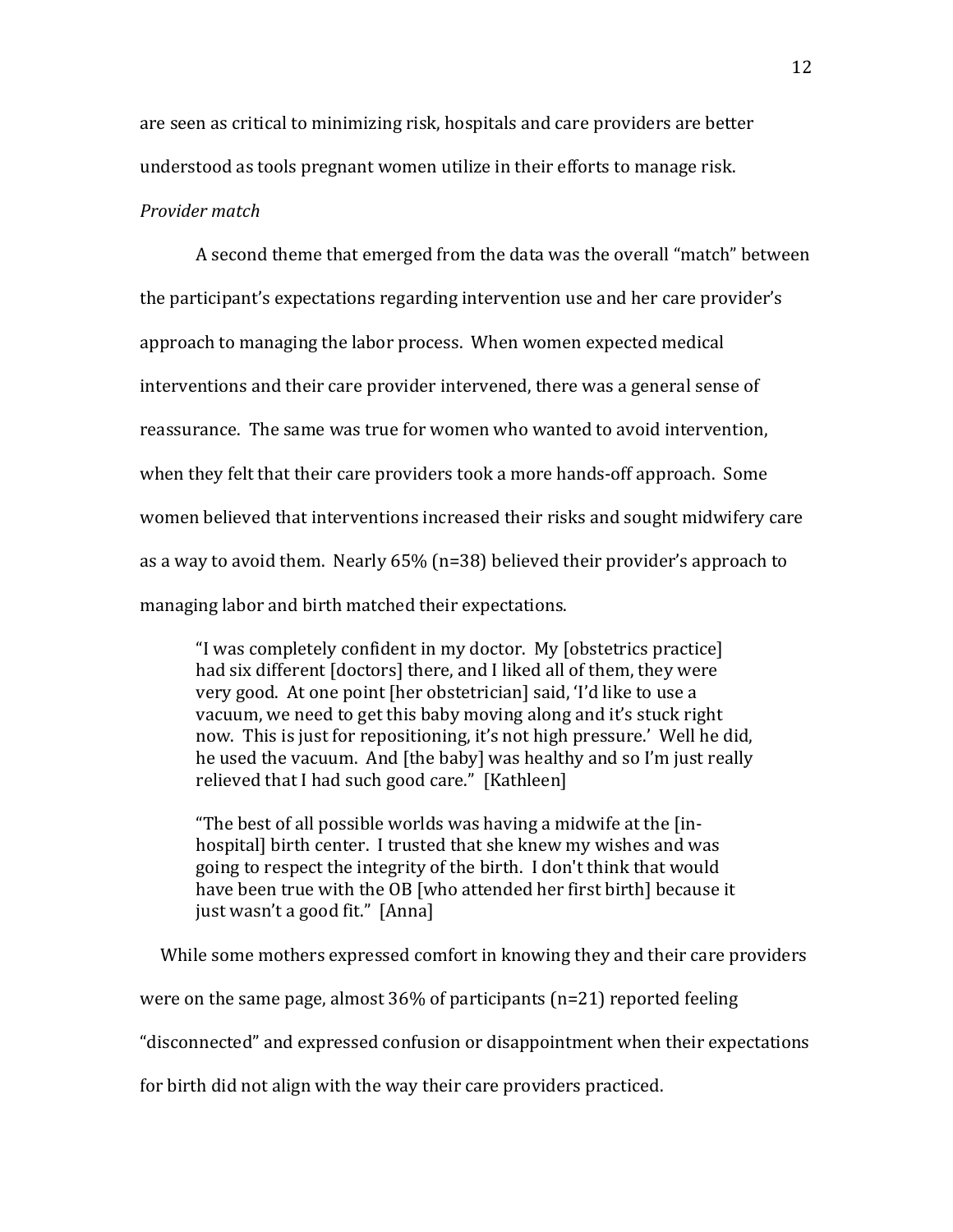"The doctor was like, 'Oh, and if you have a C-section we will put your incision right here,' and was showing me where she would make an incision on me for a C-section. I was probably, you know, only 3 months along. It's just... it was odd." [Julia]

"I wanted to have a drug-free birth. I was terrified of undergoing a surgical procedure, but [the doctor] kept telling me to think about [the] baby. It just seemed like... like maybe it would have been fine if they had left everything alone." [Andrea]

Respondents reported choosing care providers to serve as their advocates in an

institutional system that they had little knowledge of or control over. The deep

knowledge that would make such advocacy possible goes beyond health history

and status updates; it also requires time spent getting to know patients and

understanding their life histories, social circumstances, and personal preferences.

The average time spent with care providers during a typical prenatal office visit

was ten minutes for those respondents who saw obstetricians and forty-five

minutes for those respondents who saw midwives:

"The nurse, of course, would always come in first for pre-natal stuff, to measure blood pressure and test urine and check weight and all of that. That took the most time. Then I'd wait for the doctor. " [Kat]

"The appointments are pretty fast. It was like 15 minutes in and out of there. Check this, do that and then, 'Yeah, we'll see you in 2 weeks or a month.'" [Lilly]

"It was always either my midwife or her partner at the appointments. No nurses, no waiting, no five minutes with the doctor, wham-bamthank-you-ma'am. You can trust them and you feel good and I think when you're trusting the person, you know, you start to trust the whole birth thing." [Phoebe]

"Every appointment was an hour. I remember my midwife asking me once, 'Have you been able to find maternity clothes that work for you? It's so much more than just in and out." [Kimberly]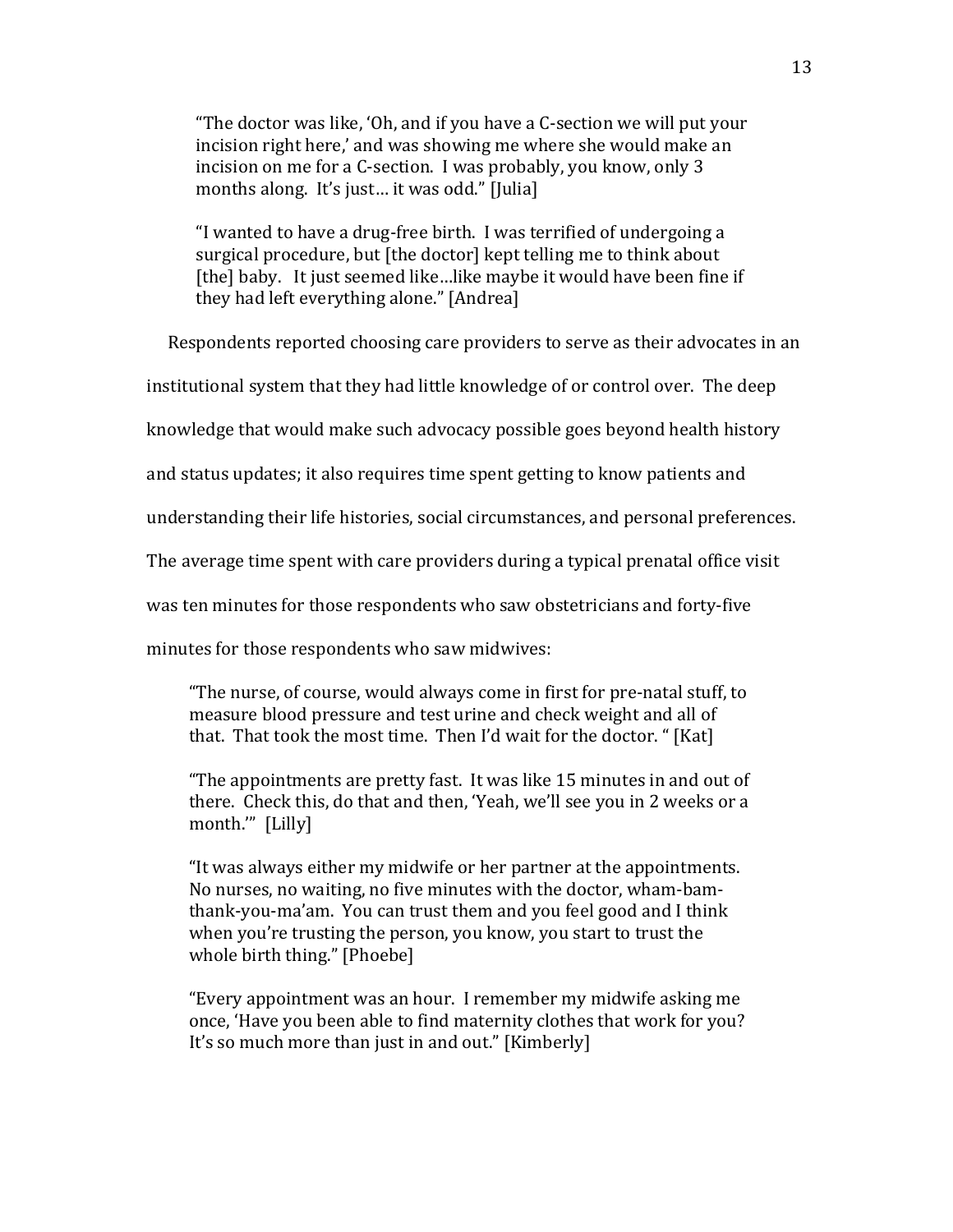These examples illuminate differences in prenatal care under the medical and midwifery models. They also show how pregnant women, in an effort to make the "right" choices, increasingly place their trust in medical experts, as the burden of risk becomes ever more complicated and specialized. Since the ultimate responsibility for managing risk falls to pregnant women, they rely on practitioners who share their philosophies of care regarding how and when to intervene. That they also report spending little time with physicians prenatally, suggests that philosophical differences in managing risk might not make themselves apparent until labor begins.

## *Control over decision-making*

Women utilized varied "strategies of action" [25] as they negotiated the competing cultural demands for  $(1)$  safety and  $(2)$  choice/control over the birth process, including requesting interventions, adapting to protocols, or resisting provider recommendations altogether, with mixed results. For one participant, Kathleen, the process of laboring and giving birth to her son felt as if they were "beyond [her] control" and because of that, she said, she was more than happy to give her doctor free reign to decide what needed to happen during her birth:

"I assumed [the doctor] knew what he was doing and when I asked questions, I definitely got the sense he thought [induction] was no big deal. So I really didn't worry, but I did question him a little, like, "Are you sure this is okay?" And I just felt like he had made up his mind and it wasn't my decision to make and I didn't want to push it." [Lisa]

The majority of respondents interpreted control as decision-making power. While some demonstrated control by stating preferences, selecting interventions, and asking questions about suggestions made by care providers, others did so by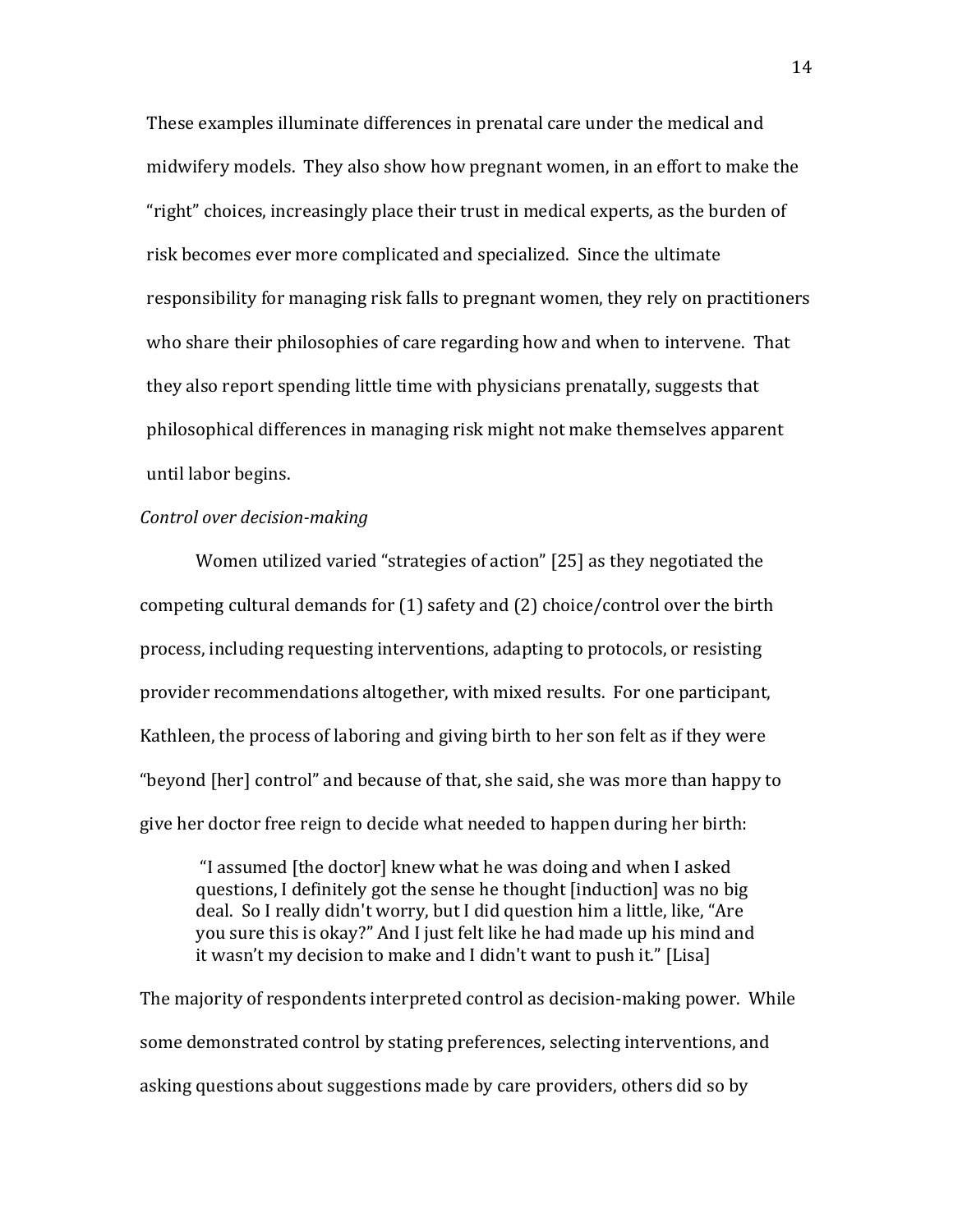avoiding medical intervention they viewed as unnecessary and potentially disruptive.

"I told the midwives that we wanted to kind of have our own space. I talked about the things that I didn't want done and that I did want done. Everything about the birth was my decision." [Alix]

"Birth is about choice and if I choose to have an epidural, then I am still in control of my birth because I am in control of the decisionmaking that goes into it." [Irene]

Those women who reported being most dissatisfied with their birth experiences were those who felt that they had not been given choices and who felt they had very little control over the process. That was certainly Andrea's experience when, in her thirty-ninth week of pregnancy, her doctor informed her at a routine appointment that since she was already two centimeters dilated, she "might as well head over to the hospital and have that baby." She reluctantly consented to a Cesarean birth after experiencing interventions including IV, synthetic oxytocin, epidural anesthesia, AROM, internal monitoring, and a urinary catheter during the nine hours she spent laboring. When her son's Apgar scores were good, she asked her physician what had necessitated the Cesarean and was told, "I guess he just really wanted to be born."

Respondents, when they felt they were actively involved in choosing things related to their birth – care providers, birth locations, medical interventions – reported having some sense of control over their birth experiences. When medical experts made these choices *for* them rather than *with* them, women felt that their birth experiences were beyond their control.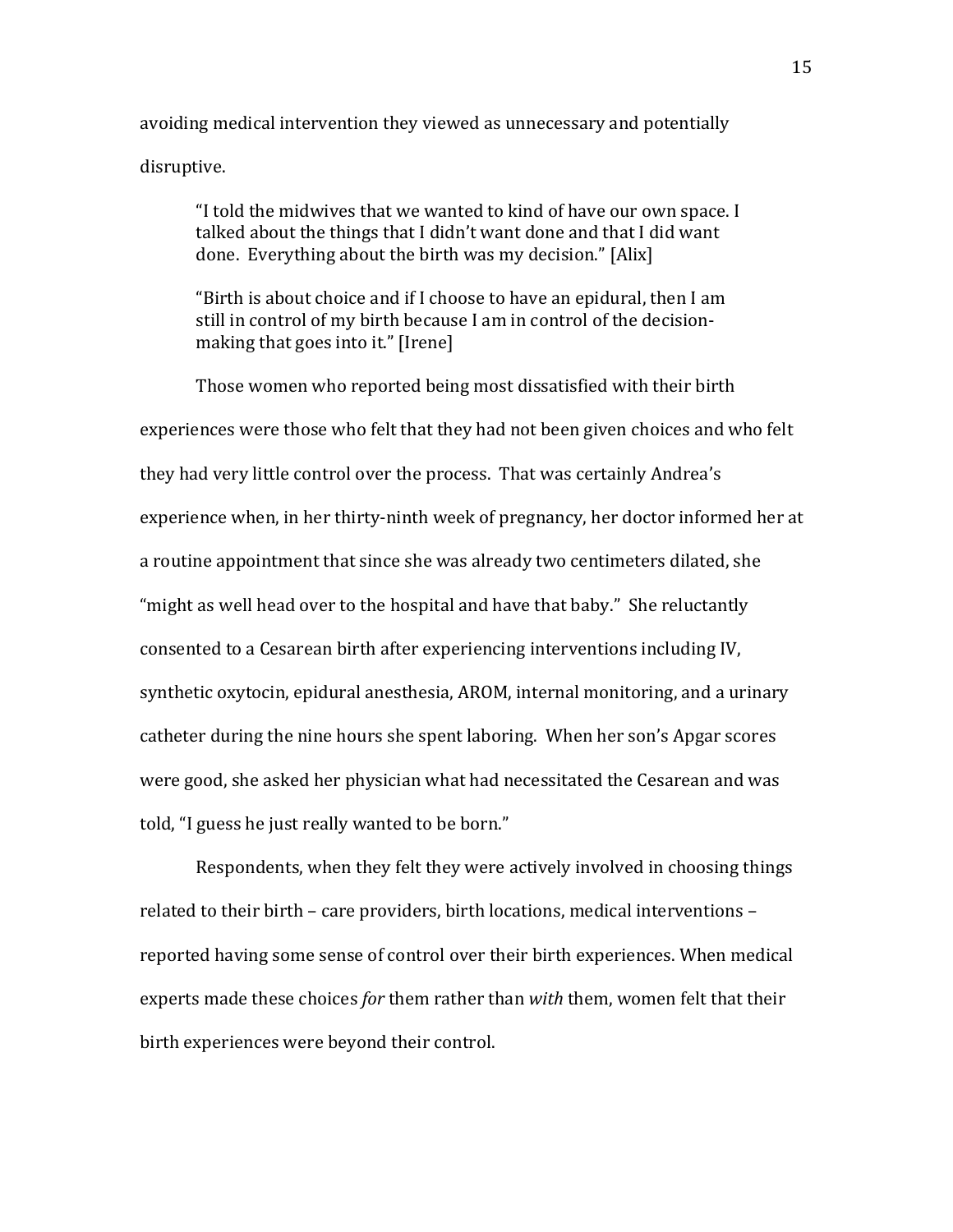## *Overall satisfaction with maternity care*

Given the extent to which women view themselves as accountable for managing risk, it makes sense that  $56\%$  of respondents (n=33), reported feeling satisfied with their maternity care. Even in the absence of a strong provider match, respondents hold themselves responsible since they were the ones who ultimately chose the doctor and hospital:

"I was angry for a long time after. It was disappointing to see how everything we had discussed went out the window once labor started. Now, I know I should have done my homework. I mean, I thought I had, but it was really just the tip of the iceberg." [Lisa]

"It was fine. It was nothing that I wanted or planned for, but I can't really blame [the OB]. He sees all the high-risk cases and just didn't know what to do with me - low-risk, birth plan in hand. It was a comedy of errors, the whole thing." [Dottie]

Further, respondents who were disappointed frequently fell back on the trope of

safety, suggesting that they sacrificed their own need for control over the *experience* 

for the safety of their baby:

"Overall I would say I was happy with my care. I definitely had more interventions than I would have liked, which was disappointing. And I definitely wasn't always the one calling the shots, there were some tense discussions. But, then I got a healthy baby. " [Irene]

"I went along with what the nurses were saying because they said it was best for [the baby]. It was very confusing...and it still is, what was medically needed and what was just...easier...for them. I felt like a nuisance every time I made a sound! But, she was perfect when she was born, so I guess I did something right." [Margaret]

Forty-four percent of women  $(n=26)$  expressed regret over the management

of their births during interviews, even while justifying why induction, augmentation,

episiotomy, epidural or spinal analgesia, or other interventions were necessary

during their births. Some women were troubled by the physician's absence during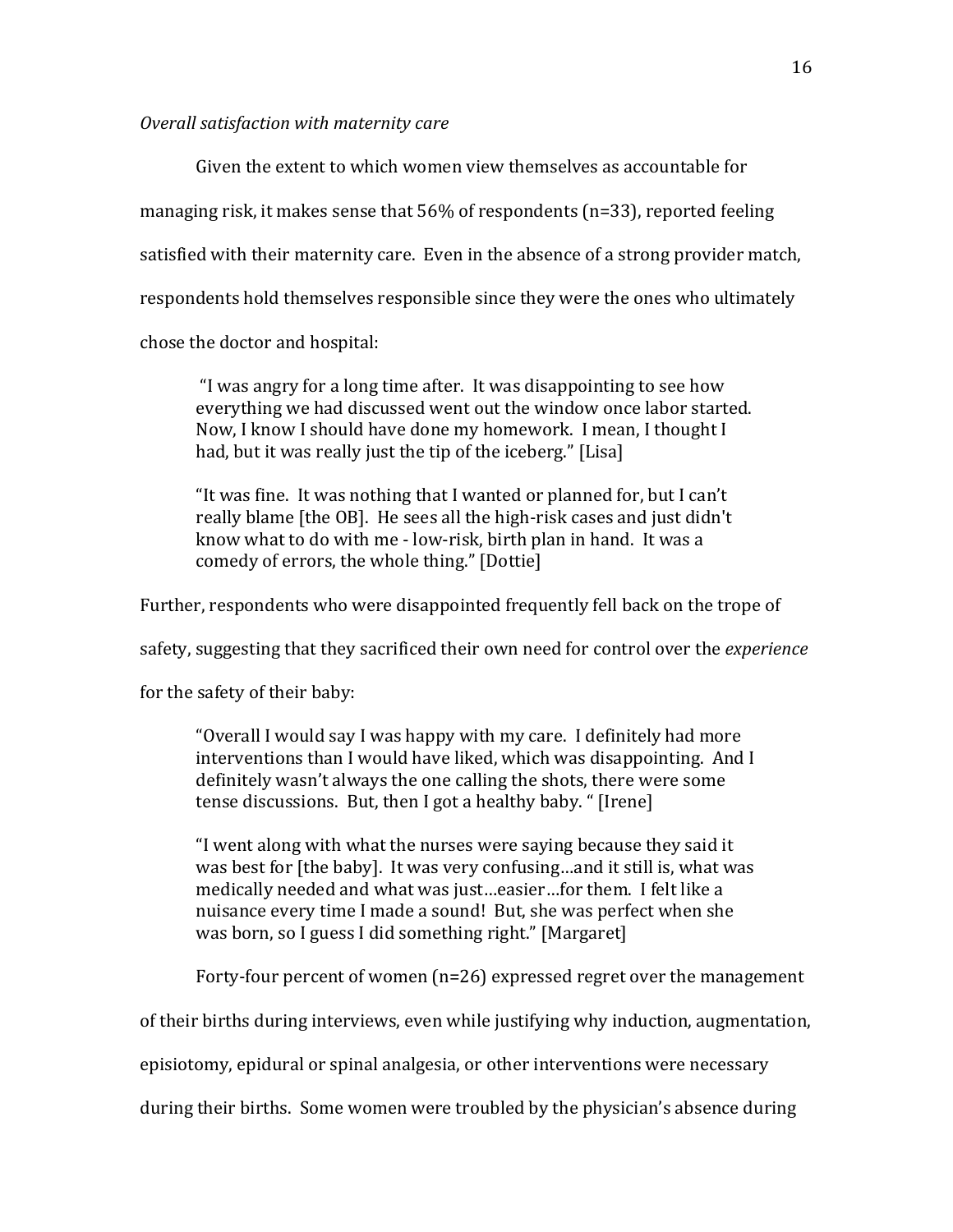their labors – showing up at the last minute to deliver their babies – and at the fact that in many practices the physician who happened to be on call when they went into labor was someone they had never met before. They described doctors as "absent," "disinterested," "authoritative," and "persuasive," holding a kind of "power" that led to feeling "dismissed," "secondary," and "out of [my] element."

About 17% of respondents ( $n=10$ ), described taking an active role in the birth process:

"I think just hearing that I was 10 centimeters [dilated], I thought, 'I guess it's okay to push any time now.' Every once in a while they would listen for the heartbeat and I remember my husband asked them, 'Well when can she start pushing?' and they said, 'Look at her, she is pushing now."  $[Alix]$ 

Of this group of respondents, all but two were attended by certified nurse-midwives. They reported feeling "respected" and "supported" by their caregivers and treated as if they themselves were the ones "in charge" during their labors. This distinction is important, because what these respondents convey through their stories is a feeling of ownership of the birth itself, rather than ownership over the *management* of birth.

## **Discussion**

The analysis presented here is of data collected from a snowball sample of women who gave birth in hospitals in the three U.S. states of Rhode Island, Virginia and Washington. The qualitative, in-depth interviews were conducted as part of a larger, ethnographic study of childbirth in the U.S. Given the aim of the study, the findings suggest much more similarity than difference across states. Despite the varying status of midwives, a hospital culture of intervention exists that is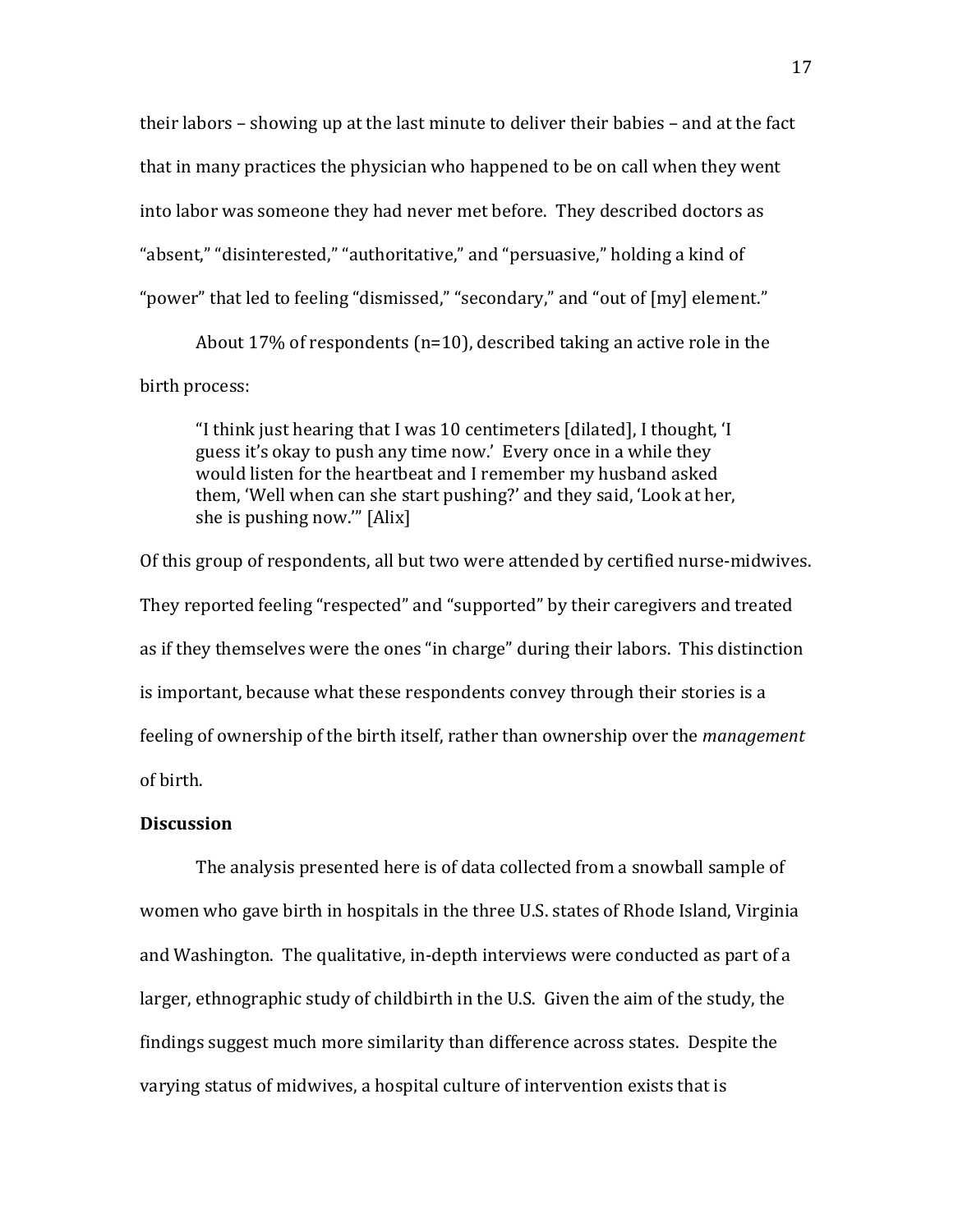independent of state locality. The findings further suggest that women's experiences with interventions during labor and birth are mixed.

Participants had varied preferences regarding intervention. Several themes indicated that women prioritized safety concerns related to their babies and therefore saw interventions as one way to minimize risk. They believed these risks were *inherent* in the labor and birth process and could be mediated through the use medical and technological interventions, even if these interventions represented a change in their expectations about how the birth would unfold. Other participants believed, as research shows, that interventions increased their risks and sought midwifery care as a way to avoid them  $[26, 27]$ .

The role of evidence-based childbirth education classes is therefore an important issue for maternity health care professionals to consider, particularly since there is growing evidence to show that the majority of first-time mothers participate in such classes [4]. While attendance at childbirth preparation classes has been shown to decrease anxiety and fear surrounding birth, it has also been shown to have a negative impact on intervention use  $[28, 29]$ . The findings reported here suggest that these classes could provide a potentially rich source of information about the actual (versus perceived) risks involved in birth for low-risk women, as well as the risks involved in the use of common medical interventions during labor.

Findings also show that women were reassured when their provider's philosophy of care and the management approach they utilized during labor aligned with women's own expectations. Women who expected routine interventions were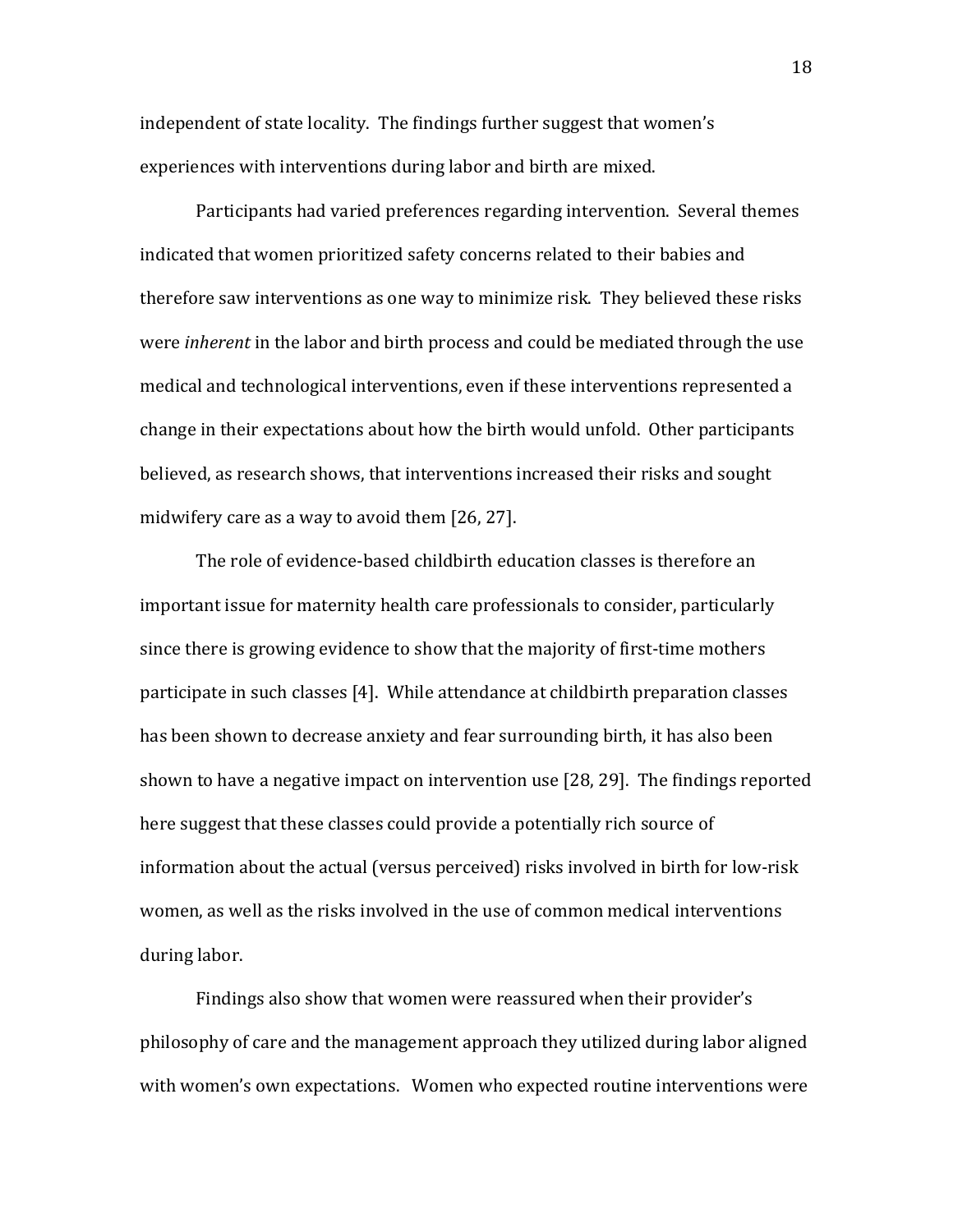reassured by providers who employed them. Likewise, women who hoped to avoid routine interventions felt betrayed by providers who casually intervened and expressed belated confusion over whether these interventions were truly medically necessary. 

Previous research has shown that the majority of American women view their maternity care provider as a "very valuable" source of information about pregnancy and birth  $[4]$ . The difficulty arises when patients and providers have divergent philosophical positions and expectations for interventions use and these differences are not made explicit prenatally [30, 31]. The findings presented here confirm the significant role maternity health care providers play. The findings further suggest that maternity health care providers are uniquely positioned to encourage women to discuss their preferences and perceptions during prenatal care in an effort to uphold realistic expectations for both parties.

Findings also show that it is important for women that they are in control of the management of labor and birth, even when they acquiesce to provider recommendations they may not fully support. This supports quantitative research conducted by Fair and Morrison demonstrating that control during the birth process was an important predictor of birth satisfaction [32]. While an emphasis on safety is not unique to American women – or to American hospitals – notions of choice and control are uniquely central to American cultural values [33]. For the majority of participants choice often meant placing their trust – and their bodies – in the hands of a physician. For others it involved negotiating with care providers and advocating for a birth that minimized intervention to the extent possible in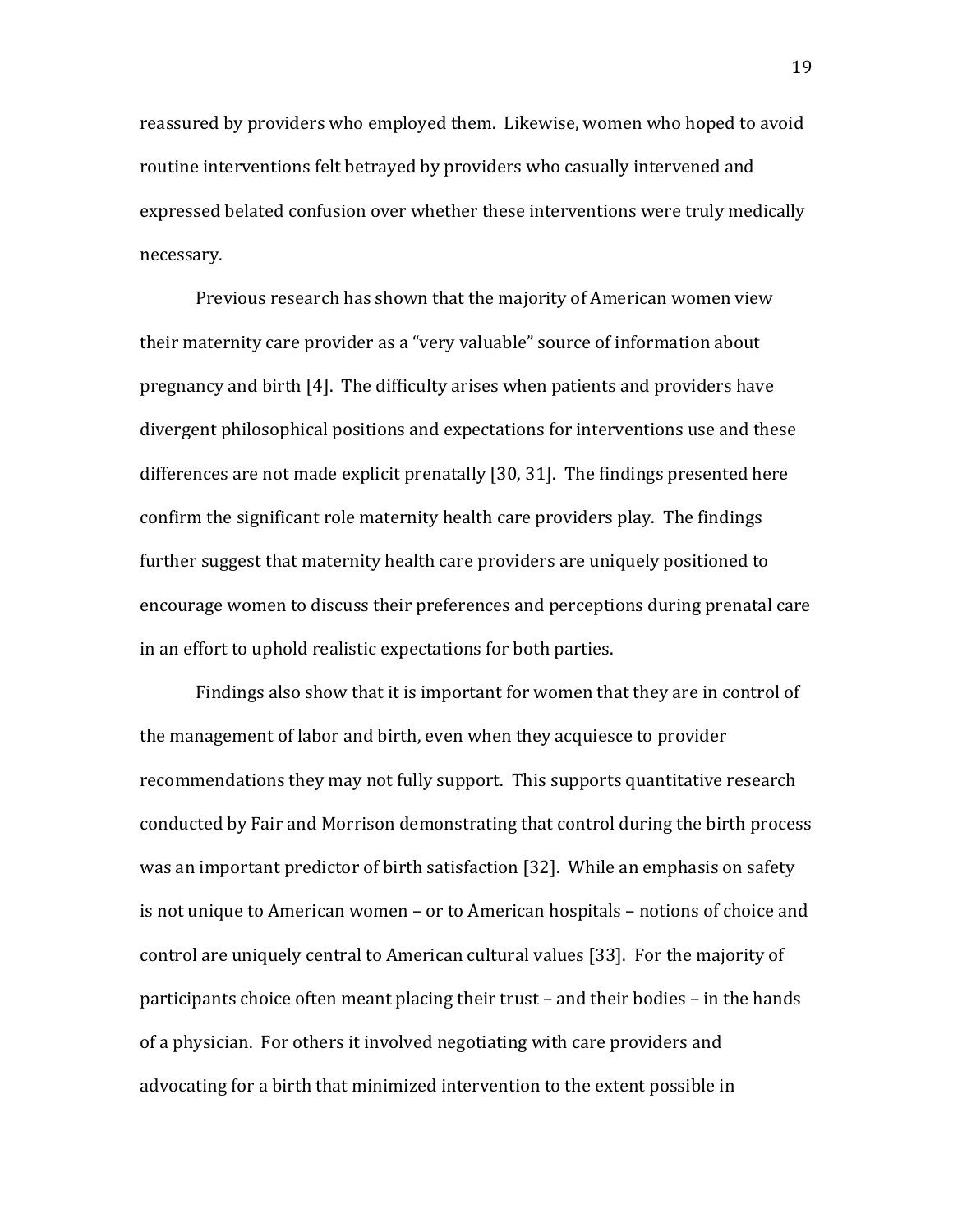institutions where the standard policies and procedures that are in place are designed to minimize litigation, [5,8].

Women described the difficulty inherent in balancing safety needs with the desire for control during the birth process, a difficulty that was compounded when care providers intervened in ways that were inconsistent with the participants' expectations. The findings suggest that women actively strive to balance these competing cultural demands, even as they express ambivalence regarding the use of interventions.

The study was limited to women living in three U.S. states, and for this reason, researchers should be cautioned against generalizations. The three states were chosen because they represented three different legal and political climates surrounding the licensing of birth attendants, thus impacting women's access to all available options. A main limitation of the study is that it only includes women who gave birth in hospitals. Additional data was collected from women who gave birth in freestanding birth centers and at home as part of the larger ethnographic study from which the data is derived. A manuscript detailing these findings is in preparation. Although the findings presented here describe the experiences of a relatively small sample, the inclusion of women from three states and the insights generated through in-depth interviews provide important information on how women in the U.S. understand interventions.

A potential drawback of qualitative studies is that results could be limited by the small snowball sample, however this limitation can be overcome if saturation of the data is achieved, as it was here. The ability to generalize findings is further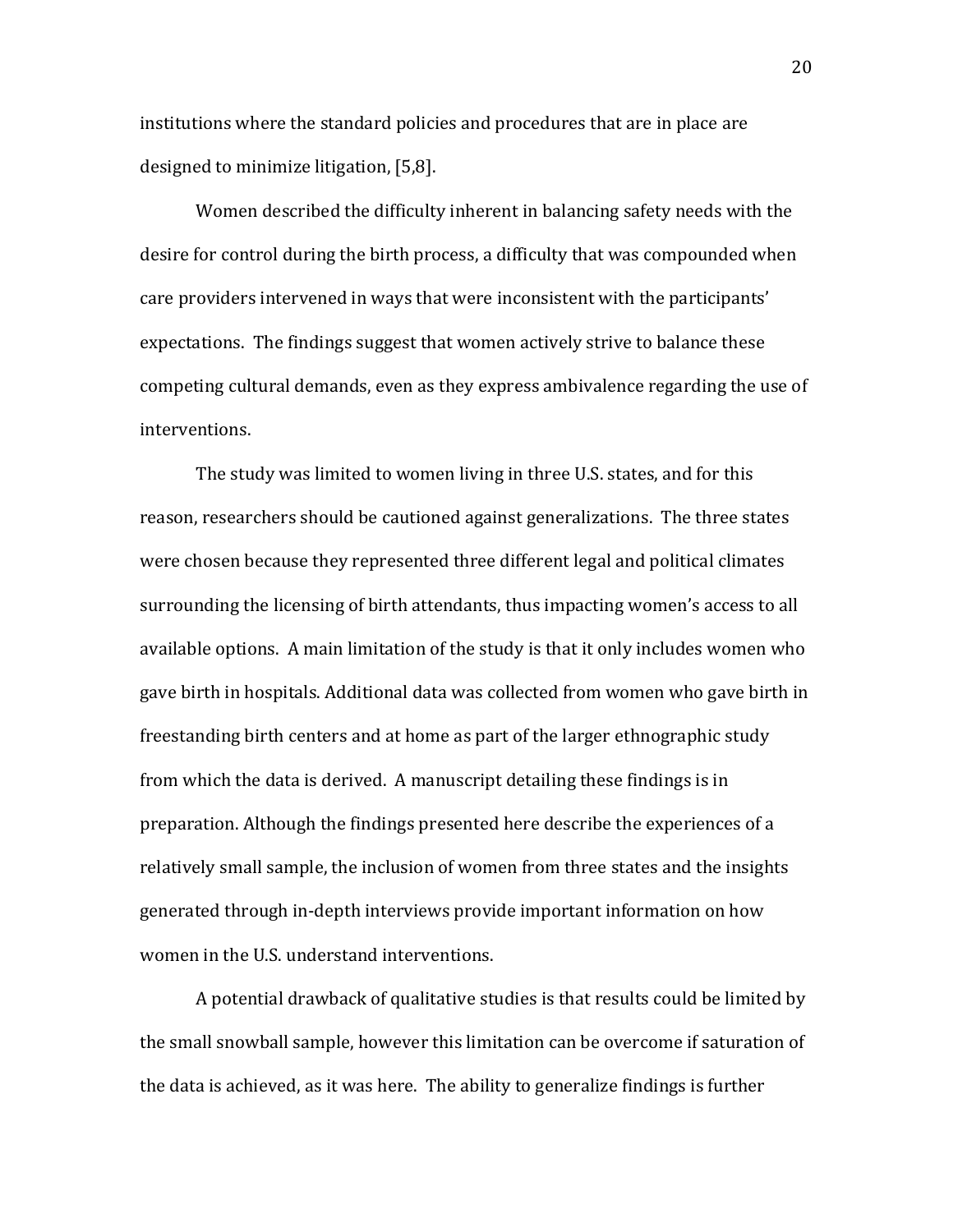limited because of the demographic profile of the participants who were largely, though not exclusively, white and middle-class. In the larger study, women who gave birth at home and birth centers were also over-sampled, which could have impacted the referral chain, though steps were taken to limit references.

## **Conclusion**

This study extends the body of largely quantitative research on interventions during labor and birth by taking a deeper, qualitative look at U.S. women's understanding of and experiences with interventions during parturition. Women's experiences with interventions are nuanced and require us to consider the complex *cultural* relationship between safety/risk on one hand and choice/control on the other. This American cultural tension plays a largely ignored role in shaping the provision of maternity care in hospital settings.

Safety – through an attempt to minimize and prevent risk – serves as a cultural force that actively shapes our concept of health, our belief that perfection is possible, the relationships we develop with technology and intervention, and our understanding of consent. The individualization of risk obligates women to reflexively manage the risks of pregnancy and birth privately, disembedded from the traditional local networks that once lent their lives form and meaning and where midwives lived and worked side-by-side in communities with the women they served. The introduction of technology into the birth process means that women are confronted with often conflicting information concerning potential risks to the fetuses they carry and it is fully expected that they will respond to the these risks, whether perceived or actual. The burden of understanding those risks and making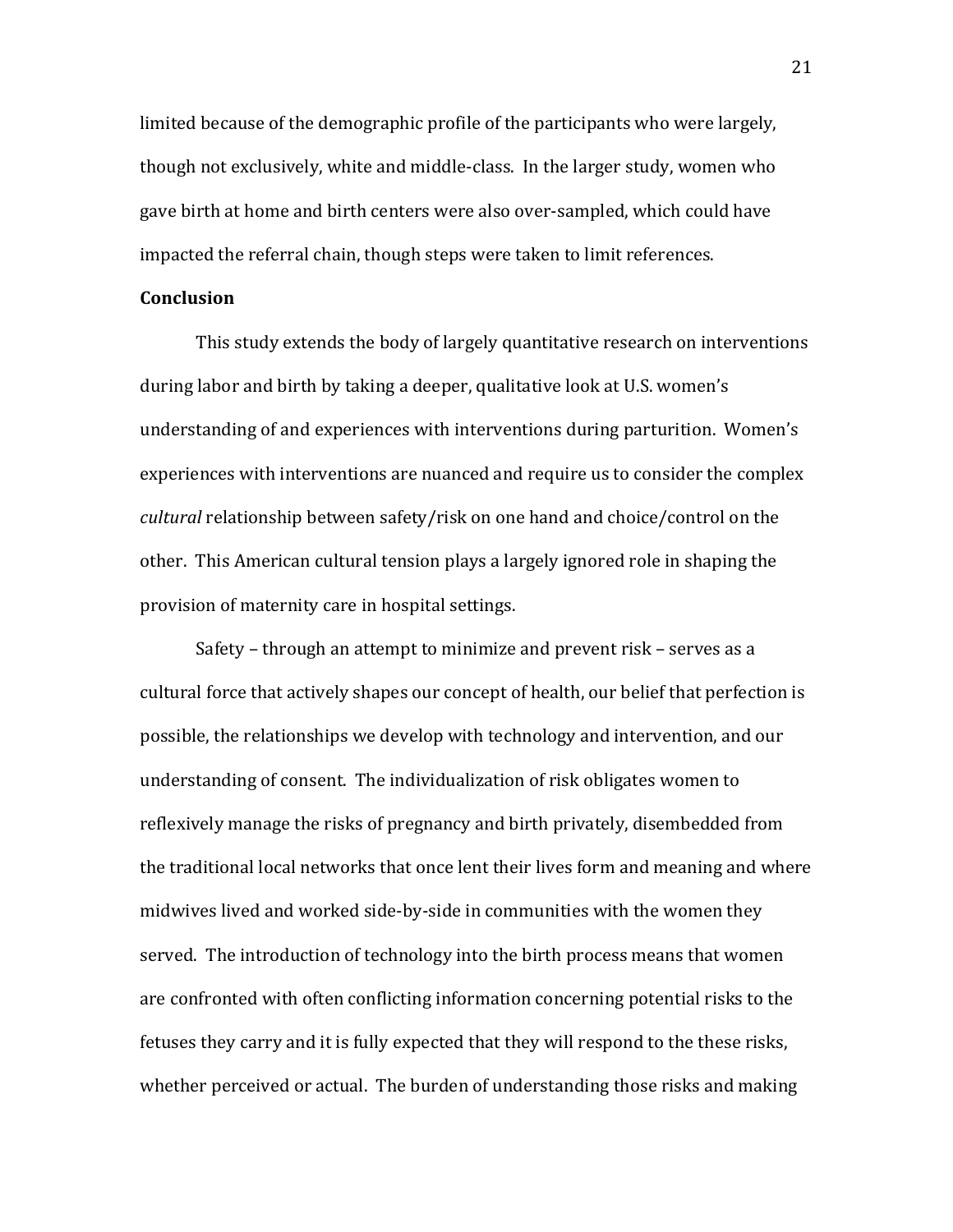choices among an ever-increasing and specialized range of options leads to an increased reliance on medical expertise. In this sense, interventions are not simply something that happen to women, but practices in which women are - or can be actively engaged.

When women's expectations regarding the use of interventions aligned with the way their care providers practiced, they were more likely to see intervention, when and if it happened, as something that was medically indicated, and therefore beneficial, to themselves and their babies. In the current climate of high rates of interventions, these factors suggest several directions for future research.

Increasing attention needs to be paid to why women believe more technology automatically results in safer outcomes. Additionally, we need research that explores how not just the content but also the *nature* of maternity care impacts health and social outcomes. Finally, research needs to further explore the varying knowledge, tools, and expectations for care that women bring to the conversation about birth and how such factors impact their ability to advocate for safer, evidencebased maternity care within medical institutions. Within the context of maternity care, it is clear that there is a need for competent and respectful providers who value women as partners, understand their fears, provide evidence-based care, encourage the use of low-risk interventions like childbirth education and doula support, and facilitate authentic, informed choice for women.

#### **Acknowledgements**

The author would especially like to thank Jennifer M. Silva for her guidance and helpful feedback on the manuscript; Rae Lesser Blumberg, Sarah M. Corse, and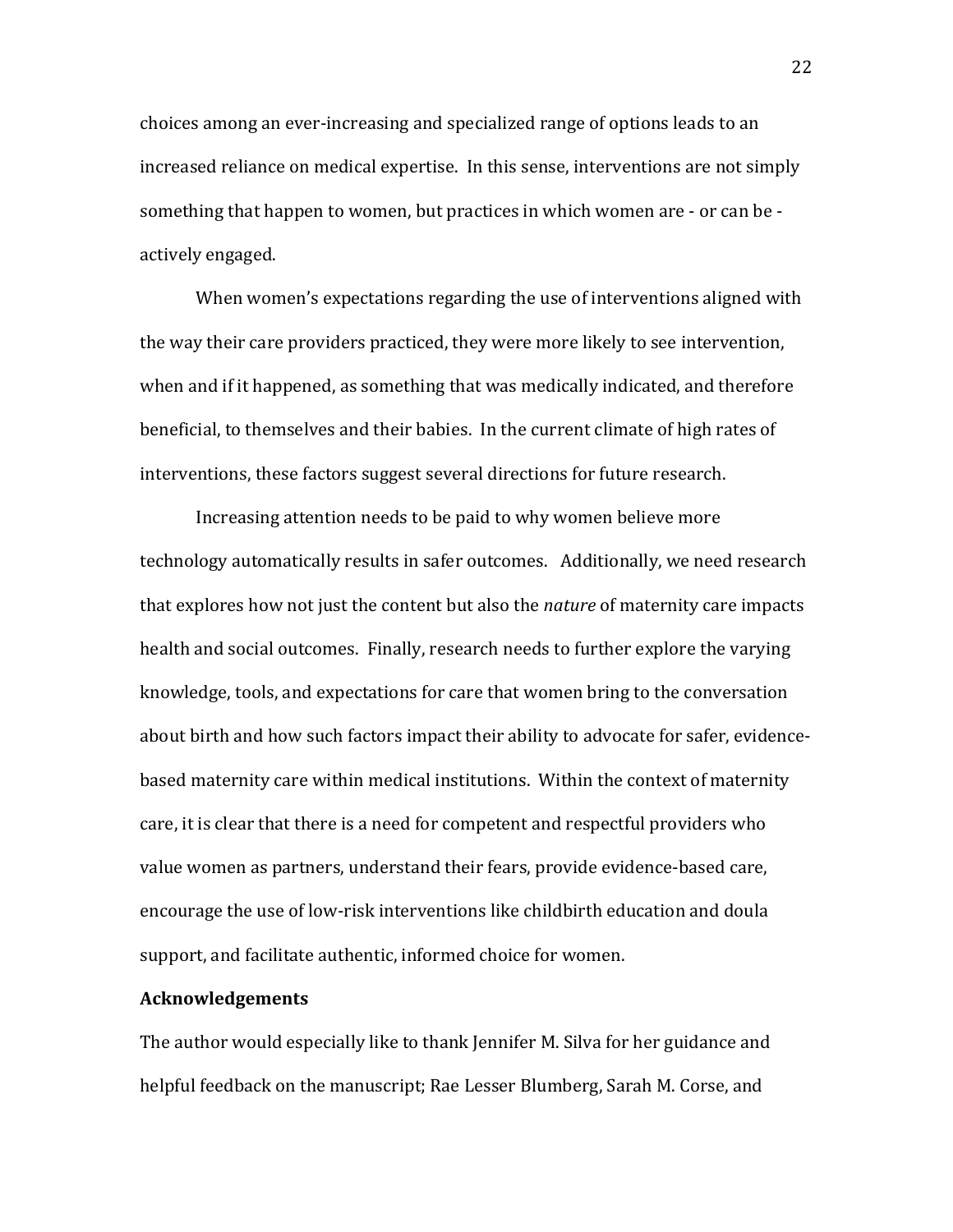Allison J. Pugh for their support of the project; and four anonymous *Sexual and Reproductive Healthcare* reviewers.

#### **References**

- [1] The Lancet Global Health, Early Online Publication, 6 May 2014. doi:10.1016/S2214- 109X(14)70227-X
- [2] Martin JA, Hamilton BE, Osterman JK, et al. Births: Final data for 2012. National vital statistics reports; vol 62 no 9. Hyattsville, MD: National Center for Health Statistics. 2013.
- [3] American College of Obstetricians and Gynecologists and the Society for Maternal-Fetal Medicine. Safe prevention of the primary cesarean delivery. Obstetric Care Consensus No. 1. American College of Obstetricians and Gynecologists. Obstet Gynecol 2014;123:693-711.
- [4] Declercq ER, Sakala C, Corry MP, Applebaum S, Herrlich A. Listening to Mothers SM III: Pregnancy and Birth. New York: Childbirth Connection, May 2013.
- [5] Downe, S. Engaging with the concept of unique normality in childbirth. Br J Midwifery 2006; 14(6): 352-356.
- [6] Morris, T. Cut It Out: The c-section epidemic in America. New York: NYU Press; 2013.
- [7] Kennedy HP. The Problem of Normal Birth. J Midwifery Wom Heal 2010;55(3):199-201.
- [8] Goer RE, Romano AM. Optimal care in childbirth: The case for a physiologic approach. Seattle, WA: Classic Day; 2012.
- [9] Yang YT, Mello MM, Subramanian SV, Studdert DN. Relationship Between Malpractice Litigation Pressure and Ceserean Section and Vaginal Birth After Cesarean Section. Med Care 2009; 47(2): 234-242.
- [10] Stoll K, Hall W. Attitudes and Preferences of Young Women With Low and High Fear of Childbirth. Qual Health Res 2013;23(11):1495-1505.
- [11] Klomp T, Manniën J, de Jonge A, Hutton EK, Lagro-Janssen ALM. What do midwives need to know about approaches of women towards labour pain management? A qualitative interview study into expectations of management of labour pain for pregnant women receiving midwife-l led care in the Netherlands. Midwifery  $2014$ ;  $30(4)$ :432-428.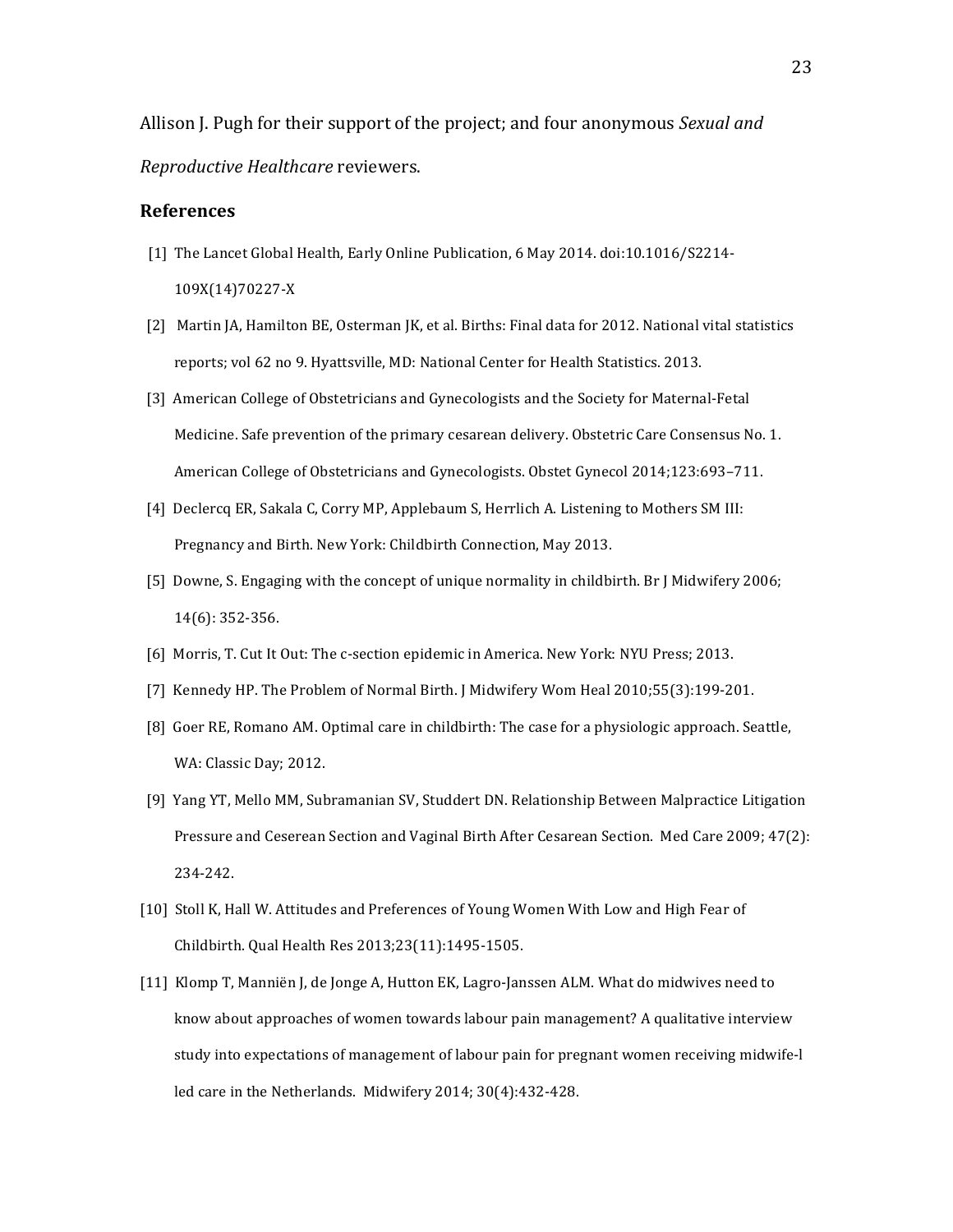- [12] Bayes S, Fenwick J, Hauck Y. A Qualitative analysis of Women's Short Accounts of Labour and Birth in a Western Australian Public Tertiary Hospital. J Midwifery Wom Heal 2008;53(1): 53- 61.
- [13] Giddens A. The Consequences of Modernity. Cambridge: Polity Press; 1990
- [14] Giddens, A. Modernity and Self-Identity: self and society in the late modern age. Stanford, CA: Stanford University Press; 1991.
- [15] Lupton D. Medicine as Culture: illness, disease, and the body in western societies. London: Sage; 1993.
- [16] Skolbekken JA. The risk epidemic in medical journals. Soc Sci Med 1995 Feb; 40(3): 291-205.
- [17] Beck U. Risk Society: towards a new modernity. London: Sage; 1992.
- [18] Davis-Floyd R. Culture and Birth" the technocratic imperative. Int J Childbirth Educ 1994, 9(2):6-

- [19] Katz Rothman B. Genetic Maps and Human Imaginations: the limits of science in understanding who we are. New York: WW Norton; 1998.
- [20] Beck U & Beck-Gernsheim E. Individualization. London: Sage; 2002
- [21] Possamai-Indesedy A. Confining Risk: Choice and responsibility in childbirth in a risk society. Health Sociol Rev 2006, 15(4): 406-414.
- [22] Glaser B, Strauss A. Discovery of Grounded Theory. Chicago: Aldine; 1967.
- [23] Strauss A. Qualitative Analysis for Social Scientists. Cambridge, UK: University of Cambridge; 1987.
- [24] Strauss A and Corbin J. Basics of Qualitative Research: Techniques and Procedures for Developing Grounded Theory,  $3^{rd}$  ed. Thousand Oaks, CA: Sage Publications. 2008.
- [25] Swidler A. Culture in Action: Symbols and Strategies. Am Sociol Rev1986;51(2):273-286.
- [26] Romano AM, Lothian JA. Promoting, protecting, and supporting normal birth: A look at the evidence. J Obstet Gynecol Neonatal Nur 2008; 37(1): 94-105.
- [27] Kennedy HP, Shannon MT. Keeping birth normal: Research findings on midwifery care during childbirth practice. J Obstet Gynecol Neonatal Nur 2003; 33(5): 554-560.
- [28] Ferguson, F, Davis D, Browne J. Does antenatal education affect labour and birth? A structured